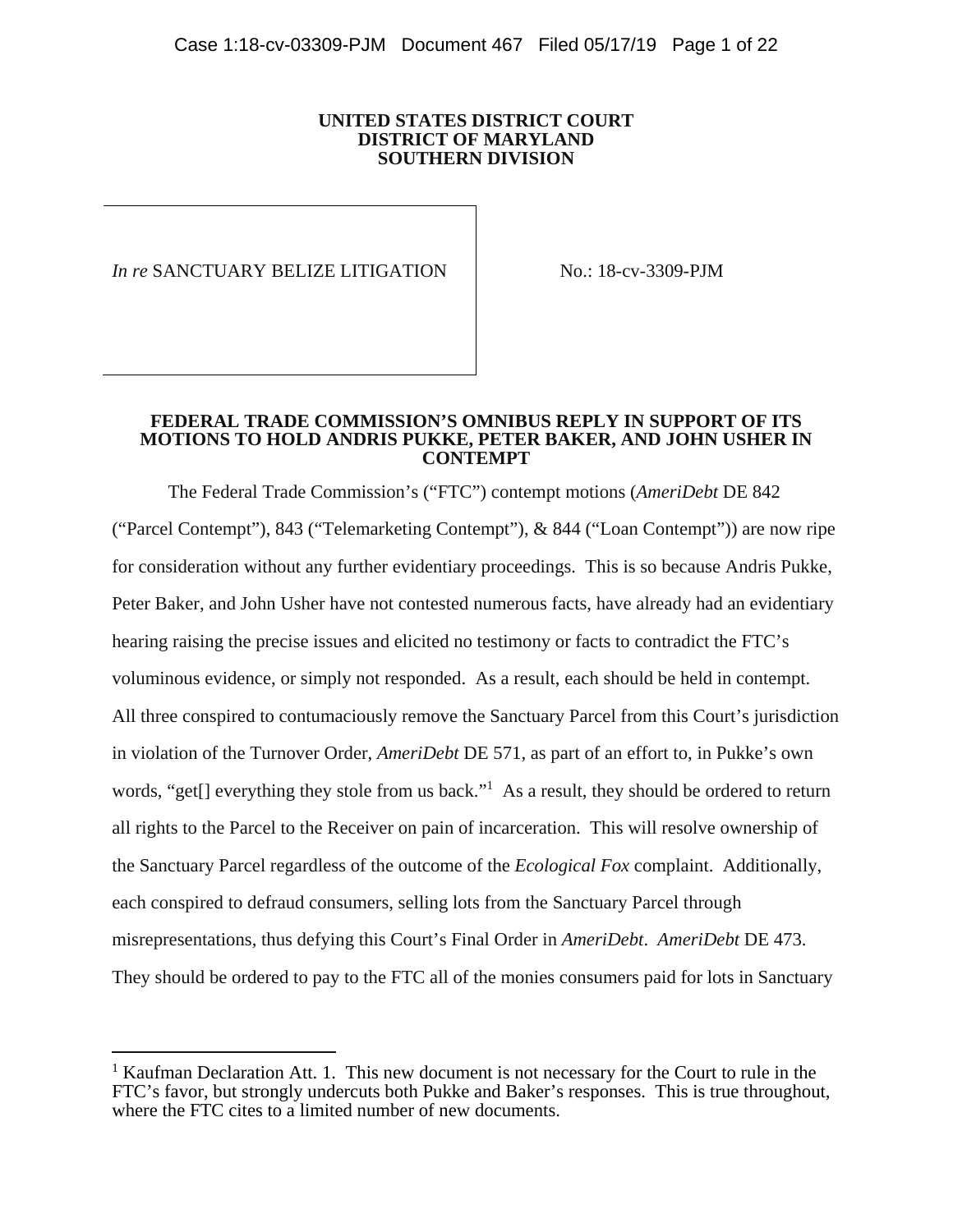# Case 1:18-cv-03309-PJM Document 467 Filed 05/17/19 Page 2 of 22

Belize as a compensatory contempt sanction (more than \$100 million). Finally, Pukke has not responded at all to the FTC's motion to hold him in contempt for contumaciously repaying a loan to his long-time associate, Vipulis, which was prohibited by this Court's Release Order, *AmeriDebt* DE 625. The Court, should, therefore, enter an order requiring Pukke to turn over all funds he previously paid to Vipulis, with credit given for the amounts already returned by John Vipulis. As with its prior pleadings, the FTC will refer to the development variously known as Sanctuary Bay, Sanctuary Belize, and The Reserve as "Sanctuary Belize," and the group of companies that worked to deceptively market Sanctuary Belize as the "Sanctuary Belize Enterprise," or "SBE."

 Before addressing the merits, there are two preliminary matters. First, Usher has failed to respond to any of the motions, and thus contempt findings are immediately appropriate as to him.<sup>2</sup> As a result, the FTC will focus on Pukke and Baker's liability in the remainder of this Reply. Second, the Court can summarily reject Baker's unfounded argument that he does not have knowledge of the relevant *AmeriDebt* orders and, therefore, cannot be held in contempt. As this Court is aware, the Court previously held Baker in contempt of the Final Order against Pukke, *AmeriDebt* DE 473. Indeed, his contempt of that order resulted in the issuance of the Turnover Order, *against Baker*, which Baker then received as a litigant in the case. *AmeriDebt* DE 571 ("Baker is in civil contempt of court for violation of the Court's ... Final Pukke Judgment [DE 473]."). As a result, Baker has actual or constructive knowledge of the orders and their contents. *See Schwartz v. Rent-A-Wreck of Am.*, 261 F. Supp. 3d 607, 614 (D. Md. 2017) (Messitte, J.) ("actual or constructive" knowledge of the terms of the order sufficient); *Colonial Williamsburg Found. v. Kittinger Co.*, 38 F. 3d 133, 136-37 (4th Cir. 1994) (one with knowledge

 $2$  Declaration of Khouryanna DiPrima (showing that Usher was served with the contempt motions by FedEx in Belize). Furthermore, such service upon a foreign national complies with Rule 4. *See, e.g., Tracfone Wireless, Inc. v. Hernandez*, 126 F. Supp. 3d 1357, 1360-61 (S.D. Fla. 2015) (approving service of Belizean via postal service or Fedex); *Koehler v. Dodwell*, 152 F.3d 304, 307-08 (4th Cir. 1998) (Hague convention includes "liberal service options . . . which include service by mail").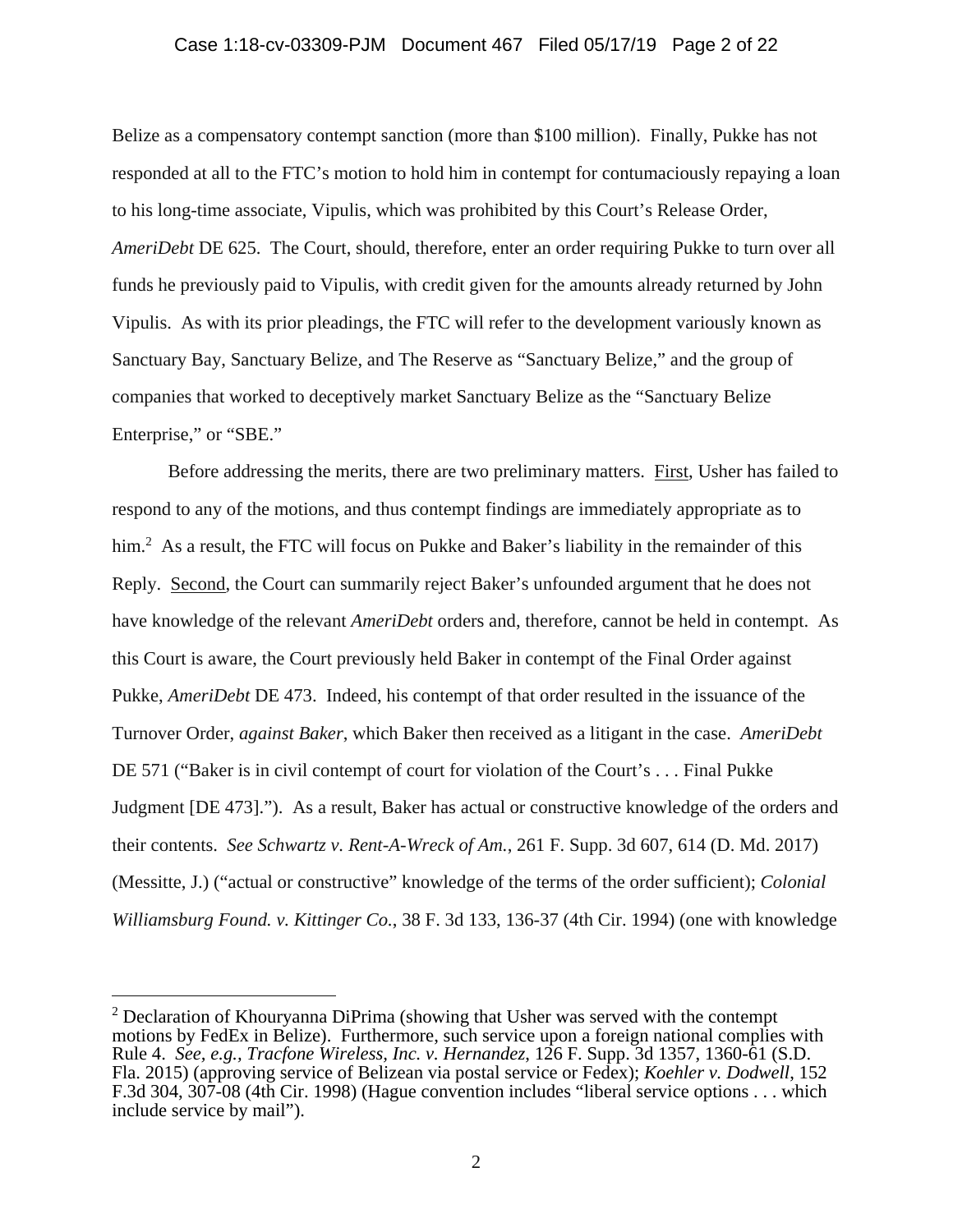of an order cannot defeat contempt by stating they did not know the terms of the order or otherwise take steps to confirm they are acting in compliance with the order).

# **I. THE COURT CAN RULE WITHOUT ANY FURTHER EVIDENTIARY PROCEEDINGS.**

 Although both claim that they are entitled to an evidentiary hearing and significant delay in these contempt proceedings, Pukke and Baker are mistaken. Rather, contempt motions may be decided based on affidavits and declarations, without evidentiary hearings. *In re Gen. Motors Corp.*, 110 F.3d 1003, 1016 (4th Cir. 1997); *Thomas, Head & Greisen Emps. Trust v. Buster*, 95 F.3d 1449, 1458-59 (9th Cir. 1996); *Commodity Futures Trading Comm'n v. Premex, Inc.*, 655 F.2d 779, 782 n. 2 (7th Cir. 1981). Indeed, none of the contempt defendants submitted any evidence in opposition to the contempt motions. Regardless, even taking into account their oppositions to the preliminary injunction, and especially taking into account the two-week evidentiary hearing the Court just held in this consolidated matter, they have had a full opportunity to submit contrary evidence and present such contrary evidence. Nonetheless, neither Pukke nor Baker has challenged the FTC's significant documentary evidence, submitted contrary documentary evidence, or otherwise done more than put forth a few conclusory declarations. Furthermore, they have had an opportunity to address the FTC's expert witnesses, having deposed both of them and having the opportunity to cross-examine them before the Court. To the extent they have offered their own expert witness, his expertise and credibility are in serious doubt. Indeed, all of these issues are addressed in the FTC's recently filed Proposed Findings of Fact and Conclusions of Law, DE 445 ("FOF"), which provides detailed factual citations to the paper record and the live testimony before the Court. The FTC will refer to the FOF in this Reply, and will otherwise refer to the evidence before the Court using the same exhibit numbers used for the preliminary injunction proceeding.<sup>3</sup>

 $3$  For ease of reference the FTC has submitted an exhibit list showing precisely how the evidence cited by the FTC in its moving papers has been renamed. *See* DE 411-1. For instance, documents previously referred to as PXQQ (Declaration of Aaron Kaufman), are now PX 297 *et seq.*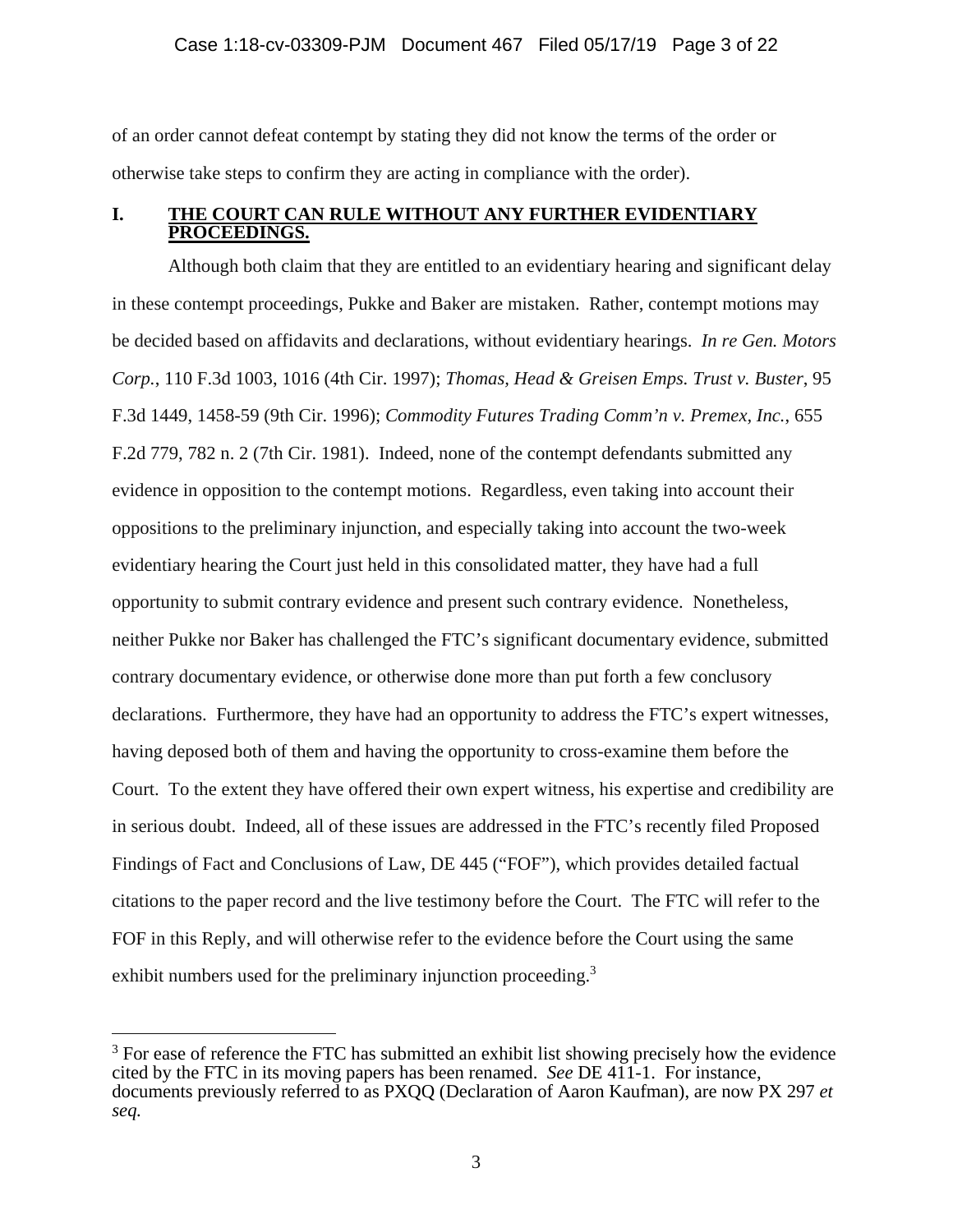# Case 1:18-cv-03309-PJM Document 467 Filed 05/17/19 Page 4 of 22

 Furthermore, a ruling now is also appropriate because neither Pukke nor Baker has explained what evidence, if any, they intend to develop. *In re Gen. Motors Corp.*, 110 F.3d at 1016 (further proceedings unnecessary because defendant "failed to identify any other type of evidence necessary"). Although both are undisputed principals with intimate knowledge of the business practices at issue and knowledge of key witnesses, neither has identified what additional evidence they require. As other courts have explained in similar contexts: "There is no reason to grant a continuance to a litigant who has personal and intimate knowledge of the underlying facts for the purported purpose of conducting discovery to ascertain those identical facts." *FTC v. JK Publications, Inc.*, 99 F. Supp. 2d 1176, 1199-1200 (C.D. Cal. 2000) (quoting *United States v. Private Sanitation Indus. Ass'n of Nassau/Suffolk, Inc.*, 899 F. Supp. 974, 984 (E.D.N.Y. 1994)).

 This is particularly true as to Pukke, who has refused to testify as to his own involvement and presumably would like to burden the Court, parties, and third-parties with discovery to "prove" what he is unwilling to say. Indeed, Pukke's request is likely futile. Not only is the evidence of his liability overwhelming, he has already pled the  $5<sup>th</sup>$  as to all matters at issue, thus entitling the FTC to adverse inferences on all matters relating to these contempt motions. *See infra* (citations to Pukke's assertions of the 5<sup>th</sup> Amendment); *FTC v. AmeriDebt* 373 F. Supp. 2d 558, 564 (D. Md 2005) (citing *Baxter v. Palmigiano*, 425 U.S. 308, 318-19 (1976) and *ePlus Tech., Inc. v. Aboud*, 313 F.3d 166, 179 (4th Cir. 2002)).

 To the extent the Court is not inclined to grant the motions without further evidentiary proceedings, the FTC requests that the Court set an expedited schedule for the development of any additional evidence and set a new hearing in the short term to resolve the motions. Given the volume of evidence already before the Court, and Pukke and Baker's failure to even identify what evidence they believe still needs to be developed, an expedited schedule is appropriate. *See Int'l Union, United Mine Workers of Am. v. Bagwell*, 512 U.S. 821, 827 (1994) (civil contempt requires only "notice and an opportunity to be heard"). Furthermore, it makes no sense to have the contempt motions resolved *after* the *Ecological Fox* proceedings, as both Pukke and Baker would prefer. Given the factual overlap and relative burdens of proof, judicial economy counsels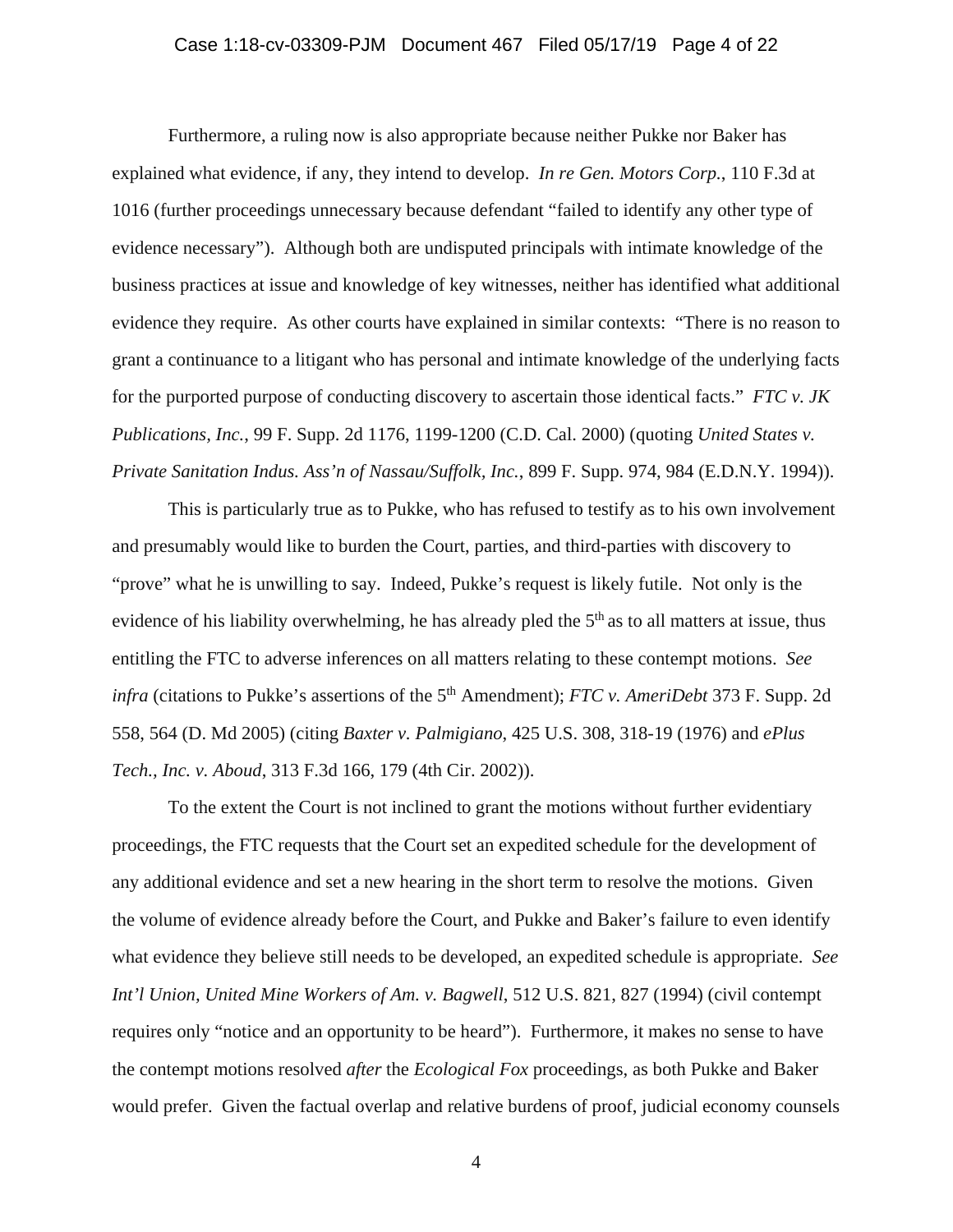having the contempt proceedings take place prior to the resolution of *Ecological Fox*. If Pukke and Baker are held in contempt, this will be *res judicata* on the same issues presented in *Ecological Fox*. Resolving the motions sooner may limit the need for further *Ecological Fox* proceedings.

### **II. NEITHER PUKKE NOR BAKER HAVE REBUTTED THE FTC'S EVIDENCE SHOWING THEY CONTUMACIOUSLY WITHHELD THE SANCTUARY PARCEL FROM THE RECEIVER.**

 The FTC has submitted significant evidence showing that Pukke and Baker used Usher to manipulate interactions with the *AmeriDebt* Receiver to maintain control over the Sanctuary Parcel, notwithstanding this Court's 2007 Turnover Order. As detailed in the FTC's moving papers and in the FOF,<sup>4</sup> following the 2007 Turnover Order, Usher purported to act alone in challenging the Receiver's authority, while undisputed documents and testimony show that Baker was working to structure and fund the payoff to the Receiver. FOF ¶¶ 176-80. Separately, undisputed documents show that immediately following the settlement with the Receiver, Pukke was once again marketing lots in Sanctuary Belize. PX 297 ¶ 98; PX 395; Baker Depo, 2/19/19, at 123:17 to 124:1 (Baker testifying that Pukke's ownership and involvement was reinstated "[a]s soon as we were ready to go to, call it, start marketing and sales"); PX 894 (settlement with Receiver was approved on April 15, 2008); PX 895 (emails showing Pukke was performing marketing functions no later than June 25, 2008). Testimony from third-parties confirms that Pukke presented himself as a principal in the periods following the settlement, and even included one witness recounting Pukke bragging "that he not only owned the marketing operation, but that he raised the money to purchase Sanctuary Belize (the 14,000 acres in Belize he was selling)." PX 209 ¶ 9 (emphasis added). Furthermore, significant evidence shows that Pukke and Baker have continued to control SRWR, not least of which is an email exchange introduced into evidence by Pukke. These emails show Usher admitting to Pukke and Baker that they can control who sits on the SRWR board and, thus, control the

<sup>&</sup>lt;sup>4</sup> FOF Section III, in particular, provides detailed citations for the history of the Sanctuary Parcel and the prior proceedings before this Court.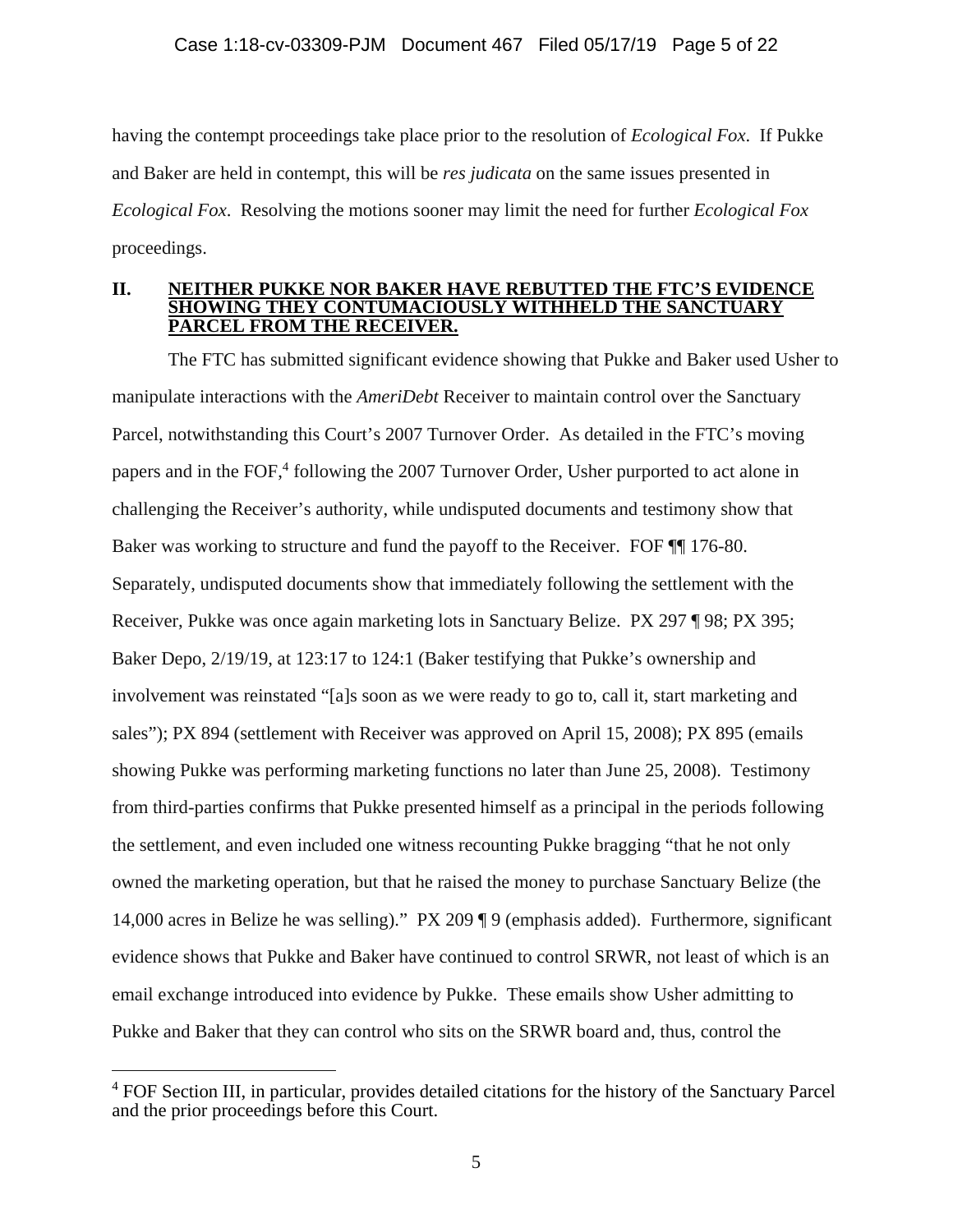Sanctuary Parcel and the Sanctuary Belize development. DX-AP-366 at 2. When questioned about this conduct, Pukke pled the  $5<sup>th</sup>$ , thus entitling the FTC to adverse inferences. PI Hrg. Tr. 84:6-25, 3/22/19 pm.

 For his part, Baker testified, at length, during the preliminary injunction hearing that Pukke was his partner, including holding a 29% stake in the Sanctuary Belize development. *See e.g.,* PI Hrg. Tr. 21:23 to 22:14, 3/13/19 pm (testifying to ownership); *id.* at 30:18 to 31:1 (identifying percentage of ownership).Baker further confirmed that Pukke paid nothing for this ownership stake. PI Hrg. Tr. 27:13-21, 3/13/19 PM. At best, Baker unconvincingly asserted that the decision to give Pukke an ownership stake happened shortly after the settlement with the Receiver and was not the result of an agreement amongst Pukke, Baker, and Usher to maintain the original ownership structure notwithstanding the Turnover Order. But, documents show: (1) Pukke was emailing regarding the development then known as "Sanctuary Bay" in 2007;<sup>5</sup> (2) Pukke and Baker exchanging emails regarding marketing of foreign real estate developments in early 2008, just prior to the settlement with the Receiver;<sup>6</sup> and (3) Pukke actively engaged in marketing for Sanctuary Bay within weeks of the  $2008$  settlement.<sup>7</sup> In light of this evidence, the other undisputed evidence discussed above and otherwise before the Court, and Baker's own credibility issues, there is no basis to credit Baker's testimony that Pukke's ownership was not continuous.

 Pukke and Baker also erroneously state that the Receiver received a fair payment for the Sanctuary Parcel, and so the settlement should not be unwound. But, as the Receiver explained to the Court when seeking approval for the settlement, this was not a fair market sale. Instead, it was a settlement with a party that would contest the Receiver's rights to ownership in court in Belize, with that contesting party represented by the law partner of the Prime Minister of Belize. *AmeriDebt* DE 682 at 4 ("However, it became clear to the Receiver that the Receiver would face

<sup>5</sup> Kaufman Declaration Att. 6.

<sup>6</sup> Kaufman Declaration Att. 7.

<sup>7</sup> PX 895.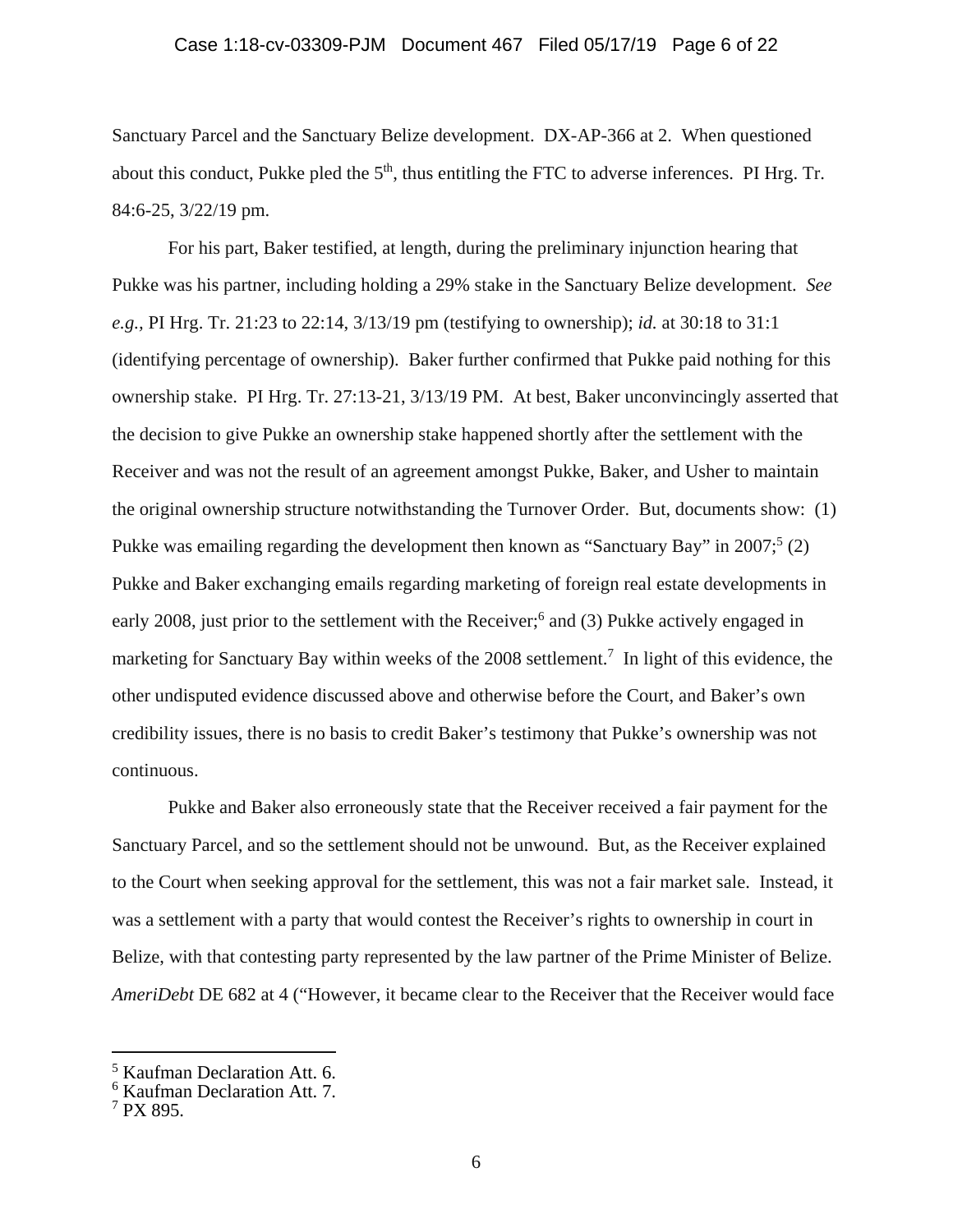significant resistance to the Receiver controlling the Sanctuary Bay Estates Project from SRWR even after Baker's involvement in the project ceased."). As the Receiver notes in the motion, they were compromising and, as a result, recovering less than Pukke had invested in the asset. Notably, enforcement in Belize would only have been necessary if Pukke and Baker were not involved in the transaction. Both Pukke and Baker were subject to this Court's authority and could have been coercively incarcerated if known to have been manipulating the discussions to deprive the Receivership of value. *AmeriDebt* DE 614 (providing for the "immediate reincarceration of Baker" if he did not comply with the Turnover Order); *AmeriDebt* DE 625-1 ("Pukke is subject to re-incarceration if he fails to fully and strictly comply with his duties under the Contempt Order to fully purge his contempt by fulfilling Pukke's turnover duty. . . .").

 Although not necessary for this Court's ruling, documents uncovered since the FTC filed this case show that this was part of a plan of action by Pukke and Baker to thwart the *AmeriDebt* Receivership and otherwise reacquire all of the valuable assets. For example, in 2012 the *AmeriDebt* Receivership was winding down but still unloading assets such as Long Cay, an island off the coast of Belize. A cache of emails shows that although the Receiver believed it was dealing with an independent John Usher and a man named Gordon Barienbrock,<sup>8</sup> Usher and Barienbrock were acting at Pukke and Baker's behest in negotiating and obtaining the funds for the purchase of Long Cay. Kaufman Declaration Atts. 1-2, 9-15. After this Court approved the sale of the island to Usher and Barienbrock (*AmeriDebt* DE 821), Pukke gloated:

# **It's taken some time buddy but we're getting everything they stole from us back!!**

 $\overline{a}$ 

Kaufman Declaration Att. 1 (emphasis added). Also of note, this activity occurred *after* this Court had already convicted Pukke of obstruction of justice for manipulating the *AmeriDebt* Receivership. *See United States v. Pukke*, 10-cr-734-PJM (D. Md.). The FTC, of course,

<sup>&</sup>lt;sup>8</sup> As has been noted in other filings, it is now known that Barienbrock is a close associate of Pukke and Baker. As the Receiver reported, Barienbrock has lent in excess of \$4 million to the SBE. PX 816 at 7 (Receiver documenting loan). Additionally, Barienbrock has submitted a declaration ostensibly supporting Peter Baker in the context of the preliminary injunction hearing. DE 290-2.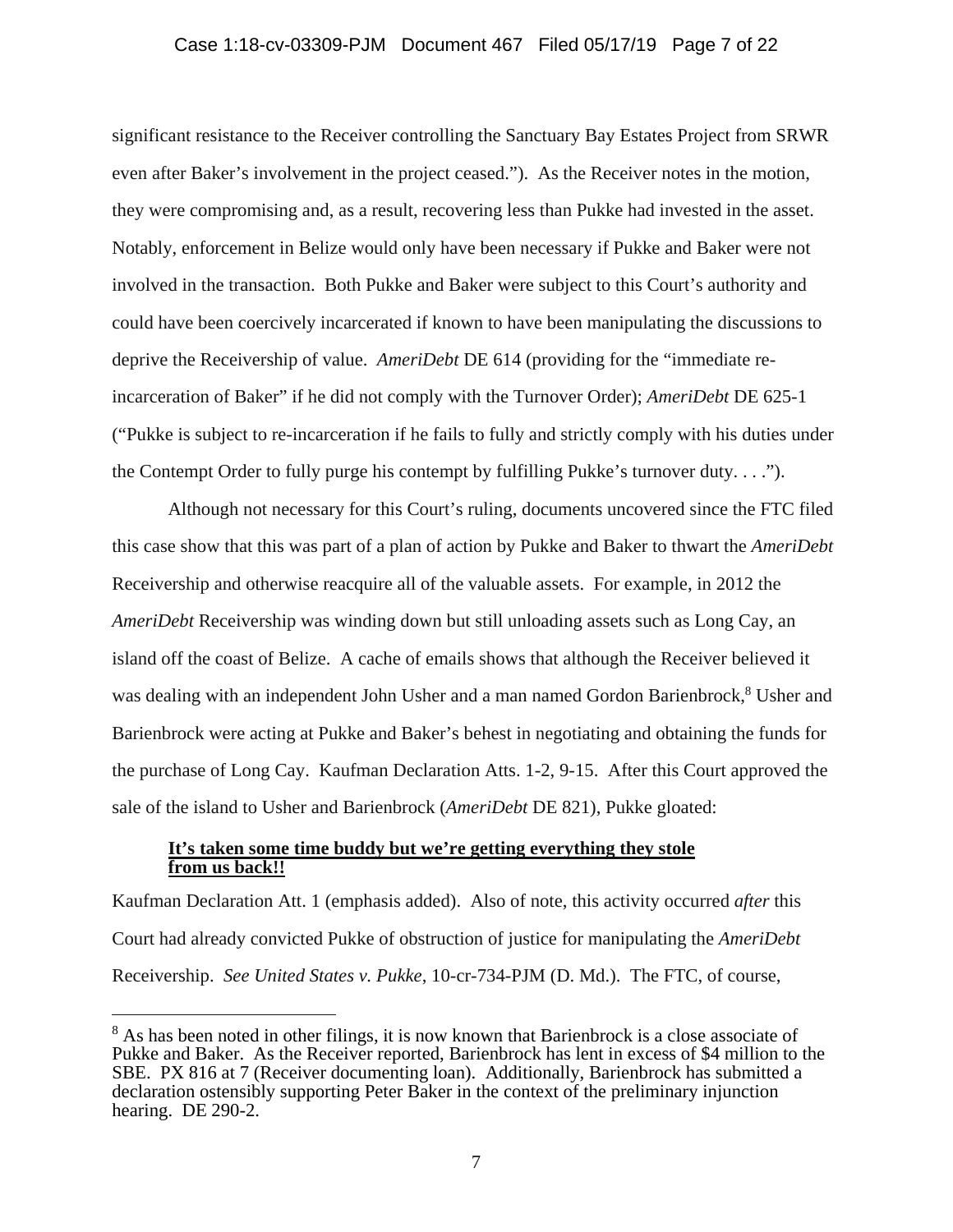reserves the right to bring a contempt action to unwind this transaction, and other similar transactions.

 As a result, it is beyond doubt that Pukke, Baker, and Usher defied this Court's Turnover Order and should now be ordered to return the Sanctuary Parcel to the Receiver, to be administered and liquidated for the benefit of consumers.

### **III. BOTH PUKKE AND BAKER VIOLATED THIS COURT'S ORDER PRECLUDING PUKKE AND HIS COHORTS FROM DECEPTIVE MARKETING.**

 The overwhelming evidence also establishes that both Pukke and Baker violated the Final Order by deceptively telemarketing Sanctuary Belize lots. Their oppositions do not present any issues precluding the Court from ruling immediately. First, both make specious legal arguments regarding the application of a TSR exemption even though that exemption is not included in the Final Order, and then baselessly assert that the sale of lots is not the sale of goods or services. Second, both assert the FTC has not established their ownership and control over the SBE, or that they did not participate in the conduct. But, Pukke offers no evidence in support of his assertions, while Baker's own testimony confirmed both his and Pukke's ownership, control, and participation. Third, they generally challenge that the deceptive claims at issue were not made, or claim they were not false. But, neither has challenged the FTC's voluminous evidence showing the claims were both made and false, aside from Baker's own self-serving testimony and some uncorroborated and conclusory declarations. This is not sufficient to rebut the FTC's voluminous evidence. Furthermore, the Court has before it recordings of SBE staff making the precise claims at issue to FTC professionals posing as consumers. Fourth and finally, although both claim they did not have "knowledge," the overwhelming evidence shows that they had the relevant knowledge.

### **A. Both Raise Irrelevant Issues Concerning the Application of the TSR, and Erroneously Assert That the Sanctuary Belize Lots Are Not "Goods or Services."**

 Both Pukke and Baker assert that the TSR's face-to-face exemption has some application to the Telemarketing Contempt. But, the Final Order does not include any such exemption. To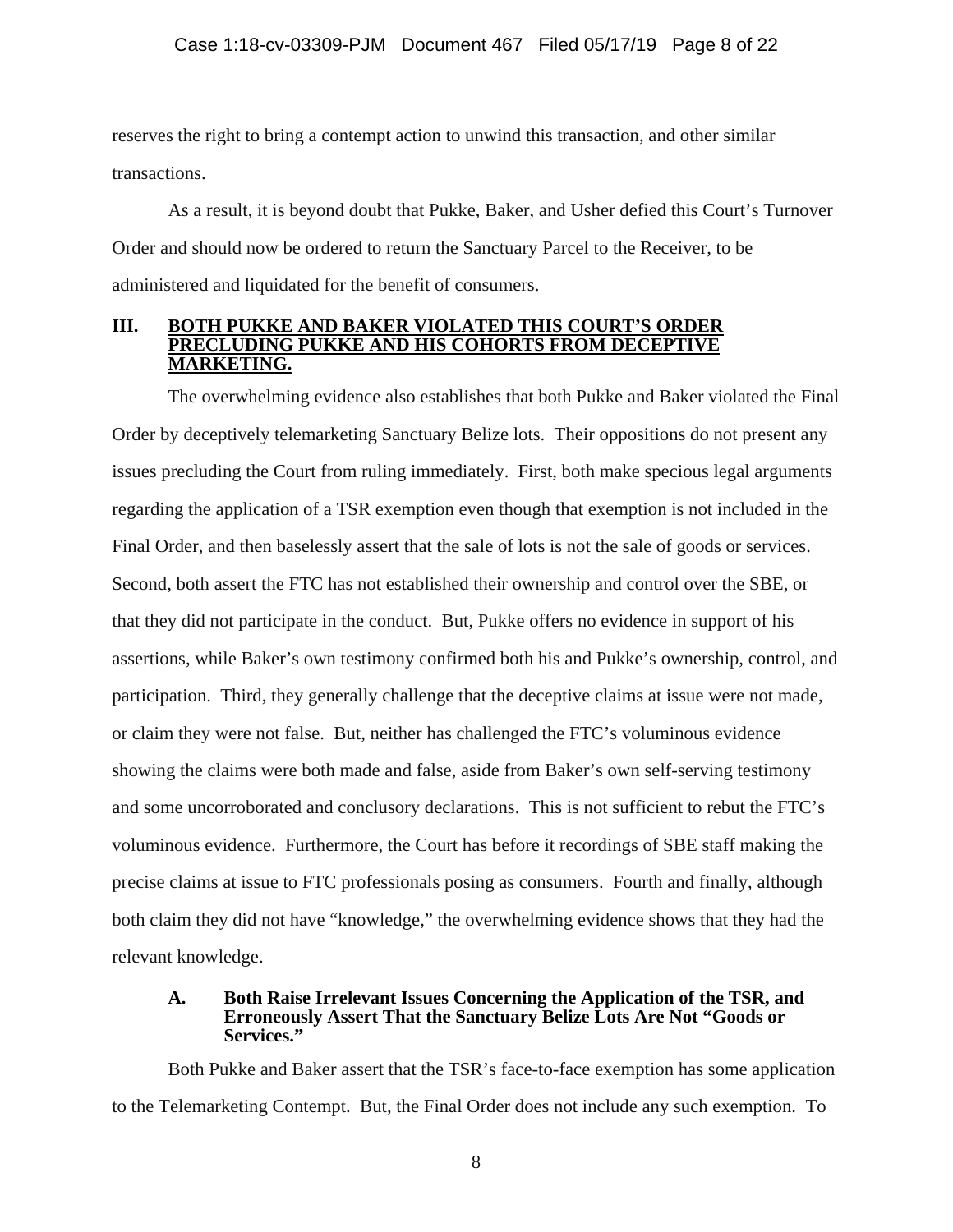# Case 1:18-cv-03309-PJM Document 467 Filed 05/17/19 Page 9 of 22

the contrary, the Final Order prohibits deceptive sales of goods or services "in connection with" "telemarketing," which the Final Order expressly defines to include sales activities where telemarketing is not the exclusive method of marketing. DE 473 at Definition 15 (defining "Telemarketing" to mean "any business activity . . . that involves attempts to induce consumers to purchase any item, good, or service, or to enter a contest for a prize, by means of telephone sales presentations either exclusively or in conjunction with the use of other forms of marketing"). DE 473 at Definition 15.

 Additionally, while both Pukke and Baker assert that the lots in Sanctuary Belize are not "goods or services," neither offers a rationale for this position, because there is none. Pukke and Baker, in their communications with consumers, characterized the sales as sales of goods or services. PX 196 ¶ 38 and Atts. 41 & 42; PX 297 ¶ 170; PX 456; PX 457 (representing in marketing materials that GST is "charged on [the sale of] goods and services"); PX 458 (stating, in a "Sanctuary Bulletin" marketing email, that GST "is a consumer tax (12.5%), applied to most goods and services"); PX 459; PX 460. Furthermore, the FTC has historically regulated the sales of real estate,<sup>9</sup> and courts around the country have uniformly held that sales of land in developments, where there are services or construction to be performed, constitute the sale of goods or services. *Polonetsky v. Better Homes Depot, Inc.*, 760 N.E.2d 1274, 1278 (N.Y. 2001); *Fogelson v. Wallace*, 405 P.3d 1012, 1031 (N.M. 2017); *Brown v. Liberty Clubs, Inc.*, 543 N.E.2d 783, 786-87 (1989); *McKinney v. State*, 693 N.E.2d 65, 71 (Ind. 1998); *State ex rel. Brady v. Wellington Homes, Inc.*, No. Civ. A. 99C-09-168, 2003 WL 22048231, \*4 (Del. Super. Ct. Aug. 20, 2003).

<sup>9</sup> *See, e.g., Southwest Sunsites, Inc. v. FTC*, 785 F.2d 1431, 1437-39 (9th Cir. 1986) (affirming an administrative order enjoining a seller of lots in West Texas from misrepresenting land purportedly usable for "homesites" and other purposes as a "low risk investment" and that consumers "could expect to double or triple their money"); *AMREP Corp. v. FTC*, 768 F.2d 1171, 1175 (10th Cir. 1985) (affirming the FTC's "jurisdiction to regulate interstate land sales").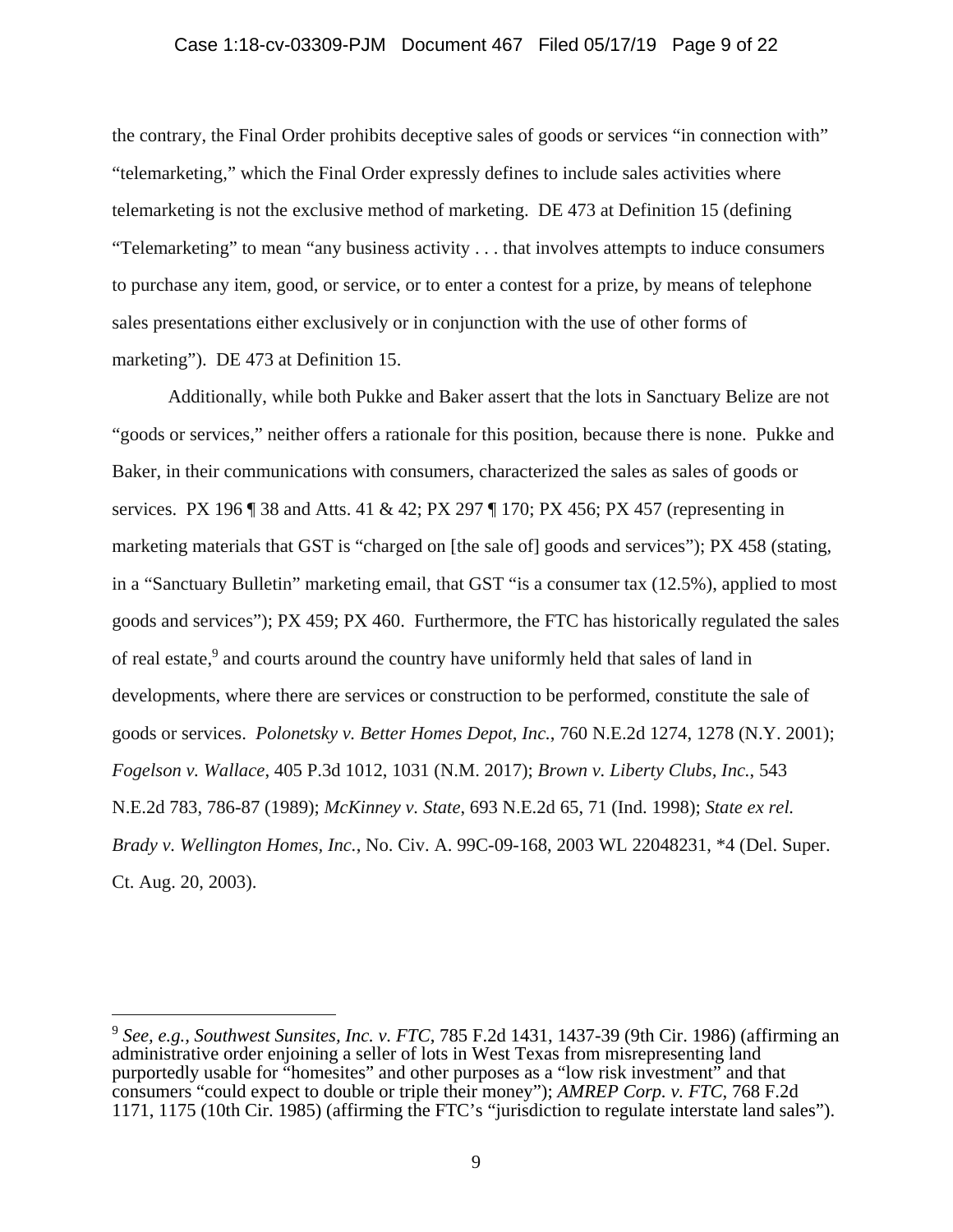# **B. Pukke and Baker's Control and Participation is Undisputed.**

 As to Pukke, the FTC has put forth voluminous evidence showing that he controlled every aspect of the SBE. The FTC included unchallenged declarations from former employees<sup>10</sup> and third-parties who did business with the  $SBE<sup>11</sup>$  confirming Pukke's central role. Unchallenged documentary evidence further corroborates this testimony, showing Pukke in control of all operations, even during the time period when he was incarcerated by this Court for obstruction of justice. FOF ¶¶ 507-523. Defendant Costanzo also testified that he was a highlevel advisor to Pukke and that "[b]ased on my observations, everyone, whether in the United States or in Belize, ultimately reported to Andris Pukke." PX 814 ¶ 18; *see also* FOF ¶¶ 528-549 (detailing additional evidence of Pukke's control and participation). Furthermore, Pukke himself marked and offered into evidence an email from him to a SBE employee, with Pukke attaching a sales script along with the note: "Here it is with a few more tweaks." DX-AP-324. The script explicitly made most of the misrepresentations at issue.<sup>12</sup> Importantly, when questioned on his control and participation, Pukke pled the  $5<sup>th</sup>$ , thus informing the Court that his truthful answers

<sup>&</sup>lt;sup>10</sup> FOF  $\P$  468-73 (Tricia Kaelin confirming Pukke's control and participation, including testimony that he was "the person who ran everything"); FOF ¶¶ 474-85 (Jimmy Moore testifying that as an employee he knew that "Pukke ran Buy Belize, Eco-Futures, and Global Property Alliance," and that Pukke controlled "sales strategy" and "hires and fires anyone he wants"); FOF ¶¶ 486-89 (Paige Reneau, a former employee and Pukke associate, declared that Pukke "control[led] Sanctuary Belize," "controlled all of the money coming in and out of Sanctuary Belize," and had authority over "sales and marketing questions").<br><sup>11</sup> FOF ¶¶ 490-96 (Curtis Pickering, who wanted to coordinate marketing for a development with

Pukke, identifying Pukke as the owner and decision maker); FOF ¶¶ 499-506 (IGY officials testifying to Pukke's involvement, with Pukke claiming to run sales and marketing and with his interests in the development itself "growing relative to Usher's").

 $12$  Among other things, the script claims: lots will double in value in less than three years; there will be an international airport that will create additional appreciation in value; there will be a "250-slip, 40-acre, deep water marina – the ONLY one in all of Belize;" there will be a "Marina Village" that will be "the crown jewel of Sanctuary Belize" that will prevent anyone from having to travel to get the "basic necessities" and will feature "restaurants, cafes, live entertainment, grocery stores, a farmers market, medical clinic, spa and fitness center, a first response team and a property management company," "like nothing else in all of Belize;" lots "will quickly be million dollar lots;" and the development is "DEBT FREE," which "is a HUGE advantage for you because it basically eliminates the biggest risk when buying property in a pre-construction development" and, as a result "Sanctuary Belize has created a real estate investment opportunity with huge upside appreciation and very little risk."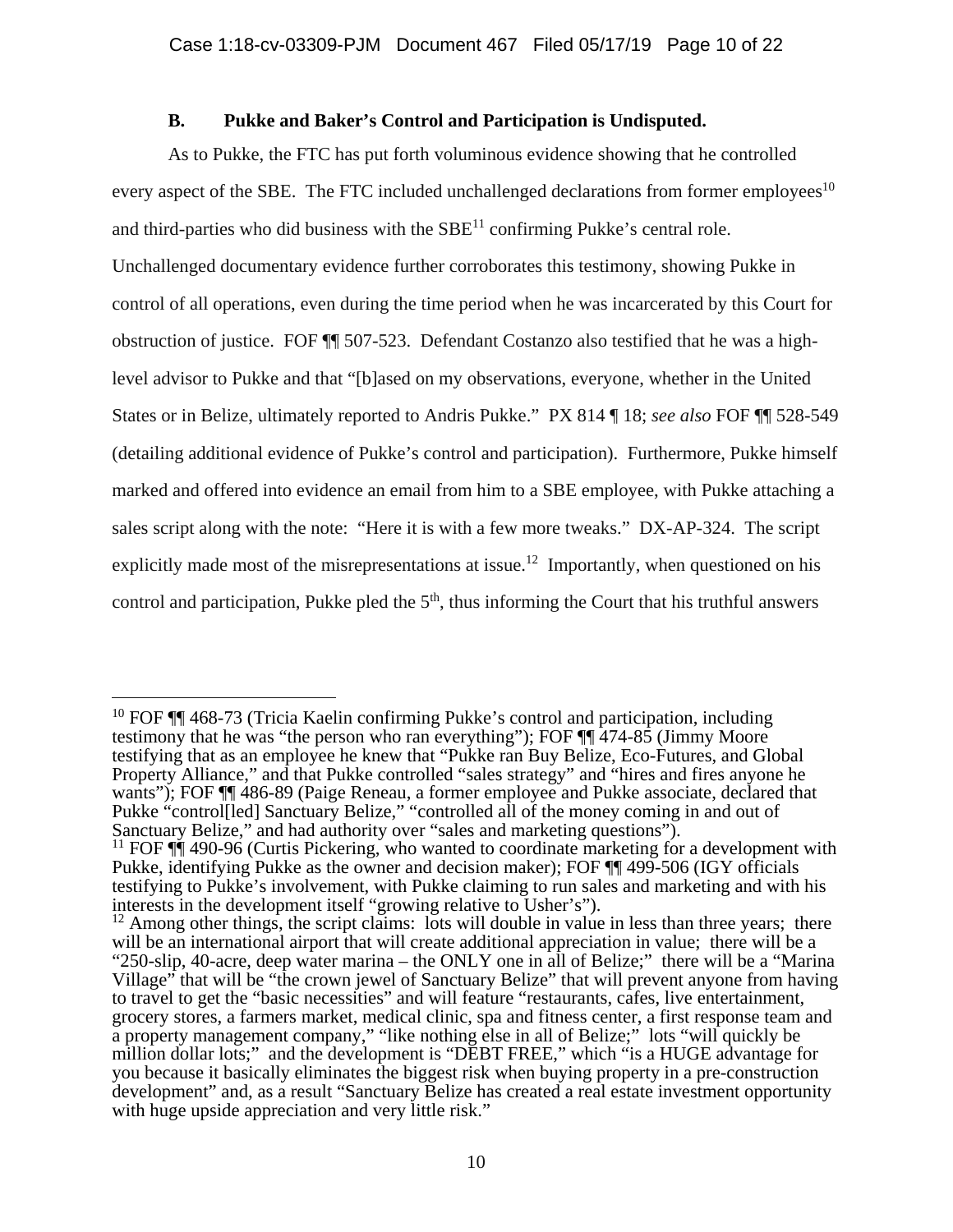would tend to incriminate him. PI Hrg Tr. 77-114,  $3/22/19$  pm. This entitles the FTC to adverse inferences.

 For his part, Baker testified during the recent hearing that both he and Pukke had control, having entered into an "equal partnership," with Baker regularly communicating with Pukke regarding sales and marketing. PI Hrg. Tr. 27:4, 3/13/19 pm (Baker and Pukke entered into an "equal partnership");<sup>13</sup> PI Hrg. Tr. 66:2-20,  $3/13/19$  pm (Baker testifying to regular phone calls with Pukke regarding "sales and marketing"); PI Hrg. Tr. 63:8-12, 3/13/19 pm ("Because I was in contact with Mr. Pukke via phone on a daily basis. Q: And you were talking about the business of GPA? A: Yes, sir."). Furthermore, Baker authenticated documents showing that he made presentations to investors that parroted the precise claims at issue in this motion, and admitted that he took part in the sales tours, including negotiating the terms of sales. DX-AP-344 (document showing Baker gave presentation to investors and attaching sales presentation); PI Hrg. Tr. 78:18 to 80:21 (authenticating DX-AP-344); DX-AP-88 & 89 (documents showing Baker's participation in sales tours); PI Hrg. Tr. 101:21 to 104:20, 3/13/19 pm (authenticating DX-AP-88 & 89).

 Baker tried to challenge this evidence through his own sworn statements in an ever shifting and contradictory story. As noted above, Baker asserts he is an owner of the Sanctuary Belize development. He initially submitted a declaration that he was an owner of "Eco Futures" and "Global Property Alliance" but was not a part of the management. DE 216-1 ¶ 2. He then provided confused and shifting testimony during the preliminary injunction hearing, downplaying or denying his ownership in various entities, in contradiction to his prior sworn testimony before this Court and courts in Belize. *See, e.g.,* PI Hrg. Tr. 63:16 to 64:2, 3/13/19 pm

<sup>13</sup> *See also* PI Hrg. Tr. 26:18 to 27:6, 3/13/19 pm; *id.* at 10:14-20 (Baker testifying that Pukke was "my partner"); *id.* at 43:21-24 ("How do I know [Pukke's] the partner? Per our agreement in 2009 where he became my partner"); *id.* at 45:15-20 (describing Pukke as his "partner" in connection with Global Property Alliance, one of the SBE's marketing entities); *see also id.* at 27:13-18 ("[Pukke]—per his suggestion and per his—I would say it was per his—his terms were that it would be considered as sweat equity, that his 30 percent would be considered sweat equity, and that I would hold his shares until such time that he—that the development was, call it, in profit phase.").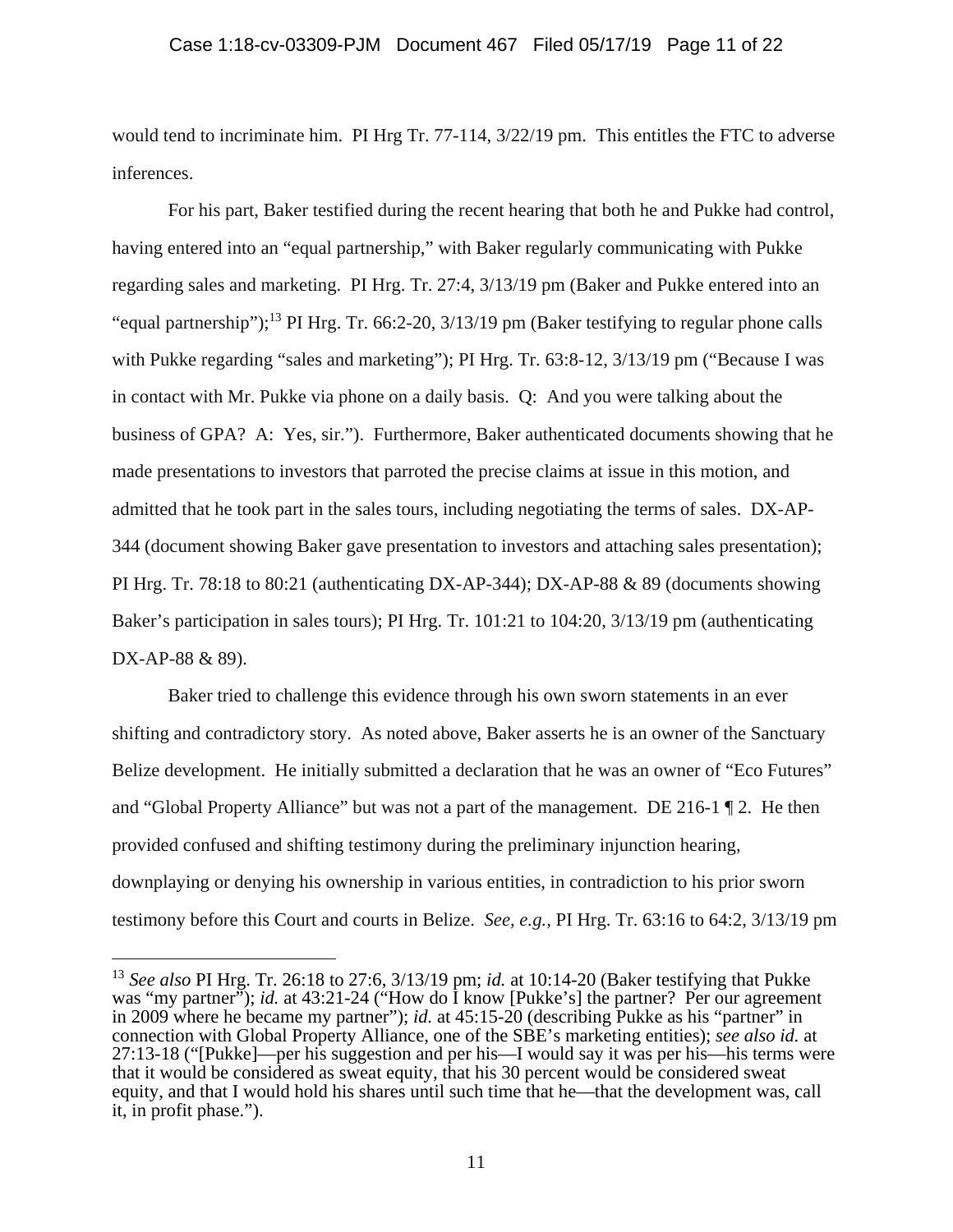(Baker stating "I have to change my answer, sir, because I realize there was another company involved called Buy Belize" to which the Court responded, "We're having a little trouble getting a straight answer here"). Similarly, although he testified during the hearing that he "[n]ever knew [Defendant Foundation Development Management Inc.] existed until [he] saw it on the FTC filing November  $7<sup>th</sup>$ ," PI Hrg. Tr. 36:2-10, 3/15/19 am, multiple documents show Baker knew Foundation Development Management Inc. was a part of the SBE, Kaufman Declaration Atts. 30-33.<sup>14</sup> More recently, he has moved the Court to re-open the preliminary injunction hearing to provide further testimony contradicting his prior sworn statements. DE 429 & 436. Notably, Baker has admitted to previously providing false testimony to this Court. PI Hrg. Tr. 78:20 to 81:14, 3/13/19 pm (admitting Pukke and associates had convinced him to lie to this Court). Taken as a whole, the Court is entitled to consider whether he has perjured himself through his "uncorroborated and confused testimony," and is further "entitled to consider whatever it concluded to be perjured testimony as affirmative evidence of guilt." *Wright v. West*, 505 U.S. 277, 296 (1992).

## **C. Unrebutted Testimony Confirms That The Misrepresentations Were Made, and That They Were False.**

 The FTC has presented voluminous evidence that Pukke, Baker, and Usher, through the SBE, made six core misrepresentations to sell lots in Sanctuary Belize: (1) that Sanctuary Belize's "no debt" model lowers the risk to buyers (in reality, it increases it), FOF ¶¶ 247-79; (2) that every dollar from consumers' lot payments would go back into the development (millions went to repay a personal loan from John Vipulis, other companies, and personal expenses), FOF ¶¶ 280-308; (3) that SBE would complete the development within two to five years (this is obviously false as to hundreds of consumers who bought more than two or five years ago), FOF ¶¶ 309-39; (4) that Sanctuary Belize would include numerous luxury amenities (which do not exist, would be exorbitantly expensive, and make no economic sense to complete), FOF ¶¶ 340-

-

 $14$  The FTC offers these emails as additional evidence of Baker's mendacity, but the Court can reach the appropriate conclusion without considering this new evidence.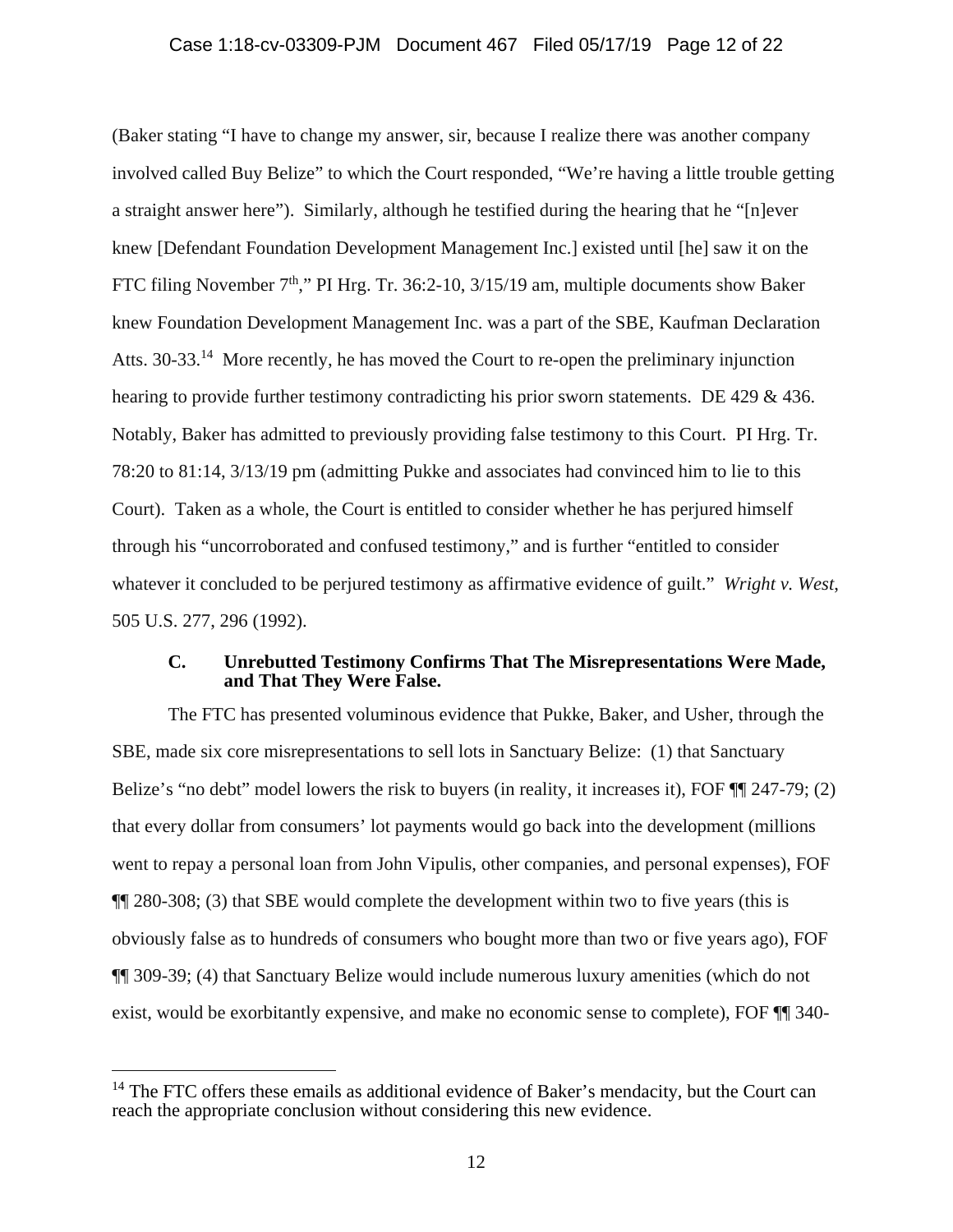### Case 1:18-cv-03309-PJM Document 467 Filed 05/17/19 Page 13 of 22

427; (5) that Sanctuary Belize lots would rapidly appreciate in value (when in fact consumers cannot realize any equity through resales), FOF ¶¶ 428-44; and (6) that there is a robust resale market (when in fact consumers cannot sell lots and the SBE actively hampers their ability to try to resell lots), FOF ¶¶ 445-60. Similarly, the FTC has submitted significant, unchallenged evidence that Pukke, Baker, and Usher, lied to consumers about Pukke's involvement, leading consumers to believe Pukke either had no involvement or very limited involvement in Sanctuary Belize. FOF  $\P$  461-527. Although the FTC has proven all seven of these claims, the FTC prevails if the Court finds that any one of these claims were made and that they were false.

When questioned at the recent hearing regarding each of these claims, Pukke pled the  $5<sup>th</sup>$ , thus entitling the FTC to adverse inferences. PI Hrg. Tr. 100:3 to 112:6, 3/22/19 pm (Pukke taking the 5th as to whether (1) marketers made the claims, (2) marketers made those claims at Pukke's direction, and (3) Pukke knew the claims were false at the time they were made).

#### **1. They Made the "No Debt" Claim and It Is False.**

There can be no dispute they made the "no debt" claim.<sup>15</sup> Furthermore, undisputed evidence, and Baker's own testimony before the Court, shows that Pukke and Baker knew that the claim was false. FOF ¶¶ 261-74; Baker Depo, 2/19/19, 300:12-301:25 (confirming he knew that consumers were told that the development had no debt and that this made the development less risky). For instance, Baker, at Pukke's behest, gave a presentation seeking an investor (*i.e.* debt), explaining that the development could only be completed in a timely manner with further investment because the income from lot sales would be insufficient. DX-AP-344.

 Importantly, the FTC has also submitted expert testimony confirming that the "no debt" claim is false because a lack of debt increases the risk of failure. FOF ¶¶ 261-73. Pukke and Baker incorrectly argue that because Pukke has also submitted an "expert," that the Court cannot

 $15$  As explained in the FOF, this claim is documented not just by testimony, but through scripts used by SBE sales people and recordings of SBE sales people making the claim. FOF ¶¶ 247- 260. For instance, an SBE sales person explained the "no debt" model to an FTC professional posing as a consumer. The SBE sales person said that because there was no debt, "there's absolutely no way for you to lose your money." PX 297 ¶ 45; PX 335 at 28:9 to 29:8.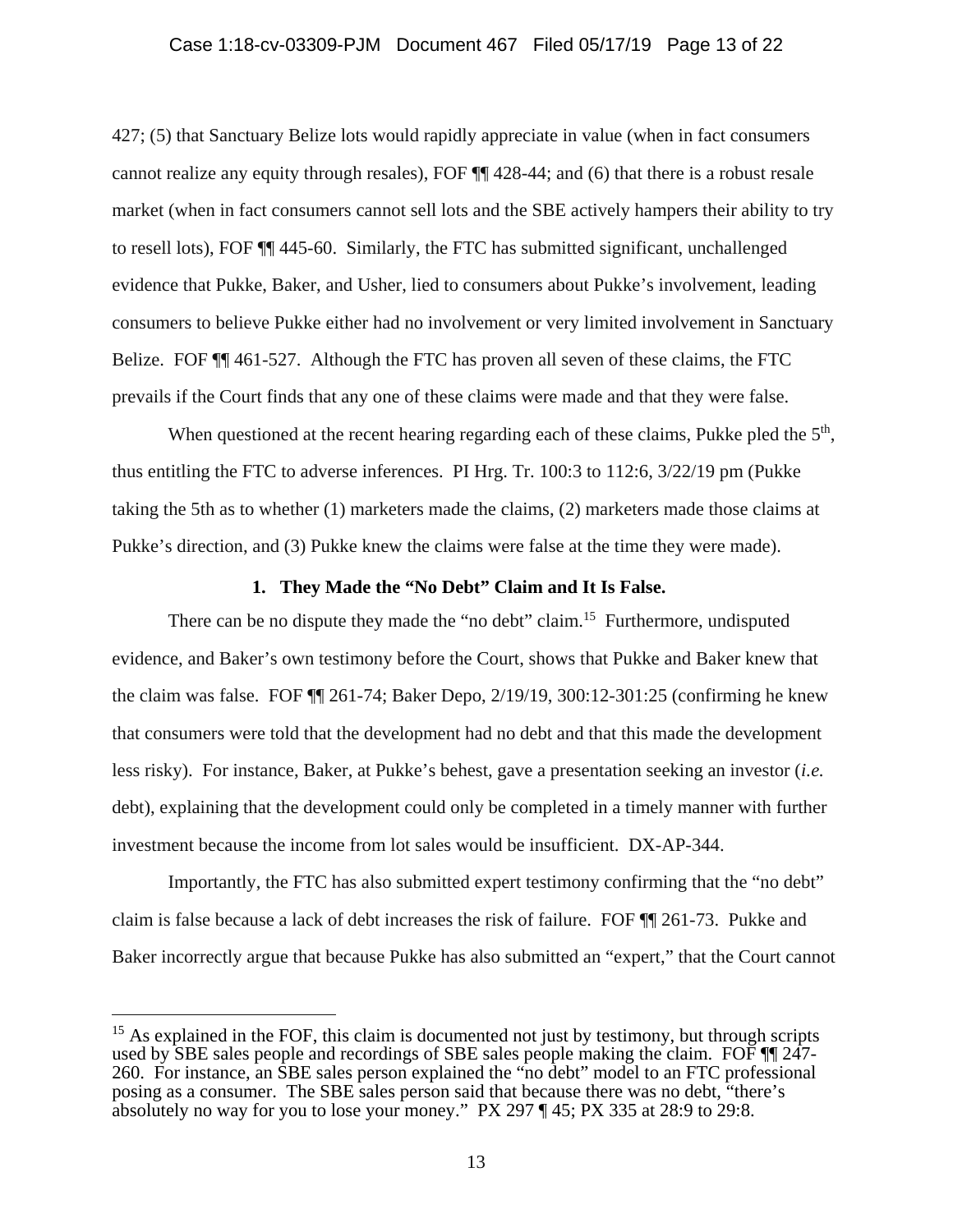## Case 1:18-cv-03309-PJM Document 467 Filed 05/17/19 Page 14 of 22

find in favor of the FTC. To the contrary, having heard testimony from both witnesses, the Court is free to weigh their testimony, including expertise and credibility, and draw a conclusion. *In re Lipitor*, 892 F.3d 624, 632 (4th Cir. 2018) (expert testimony is to be evaluated by trier of fact and, even if witness is qualified, that does not render opinion "irrefutable or certainly correct") (quoting *Westberry v. Gislaved Gummi AB*, 178 F.3d 257, 261 (4th Cir. 1999)); *FTC v. Lane Labs-USA, Inc.*, 624 F.3d 575, 583-84 (3rd Cir. 2010) (reversing district court's denial of contempt motion based on competing expert testimony); *Abbot Labs. v. TorPharm, Inc.*, 503 F.3d 1372, 1379 (Fed. Cir. 2007) (even in patent infringement cases where both parties will rely on experts, contempt proceedings are still appropriate and subject to the determinations of the trier of fact). Indeed, in *Abbot Labs.*, the Federal Circuit affirmed a contempt finding by a district court where the district court ruled that one side's experts were less credible. *Abbot Labs.*, 503 F.3d at 1381.

 Importantly, the Court questioned the relevant expertise of Pukke's "expert," Eric Sussman, ruling during the hearing that his expertise was limited to "[r]eal estate in general and [] real estate finance," PI Hrg Tr. 82:1-6, 3/21/19 pm, while the FTC's expert, Professor Richard Peiser, was qualified as an expert in "real estate," real "estate development finance," as well as "new towns and large scale plan[ned] communities" like Sanctuary Belize. PI Hrg. Tr. 53:6-11, 3/12/19 am. While Professor Peiser is a preeminent expert in the field of real estate development and large scale planned communities, Mr. Sussman admitted that he had published no articles, taught no classes, and had no relevant degree on a similar topic. PI Hrg Tr. 54:1-3, 3/21/19 pm (highest degree is an M.B.A.); *id.* at 59:10-11 (no articles); *id.* at 60:8-12 (same); *id.* at 59:13 to 60:3 (no classes). There is, therefore, no basis to discount Professor Peiser's expert opinion that the "no debt" model increases risk to consumers, rather than reduces risk.

### **2. They Made The "Every Dollar" Claim, and It Is False.**

 There can also be no doubt that Pukke and Baker made the "every dollar" claim, and that it was false. As with the "no debt" claim, the FTC has shown that SBE made this claim through scripts and recordings of SBE sales people, in addition to declarations and live testimony. FOF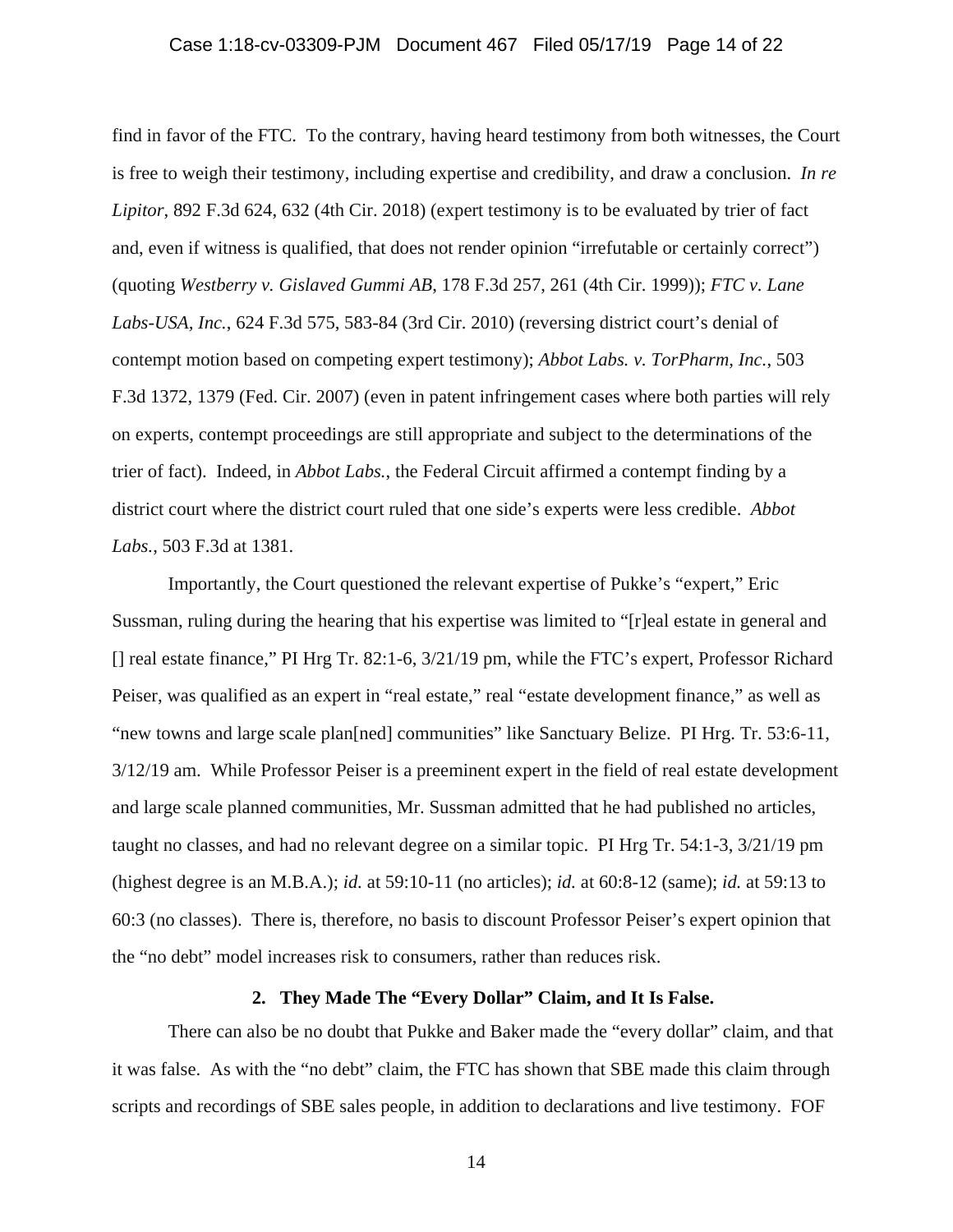¶¶ 280-84. Similarly, the FTC has shown its falsity through unchallenged evidence that little money was spent on Sanctuary Belize while significant amounts of lot payments were diverted for personal expenses, typically for Pukke. Most powerfully, the Receiver reported to the Court that Pukke alone received nearly as much money, \$15.9 million, as was spent on development, \$17.4 million (just 14% of revenue). PX 816 at 9, 11. Additionally, expert testimony, including Pukke's "expert," determined that spending less than 20% of revenue on development, as SBE did, is neither standard nor appropriate developer behavior. PI Hrg. Tr. 77:14-79:19, 3/12/19 pm; PI Hrg. Tr. 77:7-79:22, 3/22/19 am.

# **3. They Made The Amenities Claims, And They Were False.**

 The FTC has also put forth voluminous evidence showing that Pukke, Baker, and Usher, through the SBE, promised consumers numerous luxury amenities, including a world class marina, bustling marina village, hotel, hospital, golf course, airport, and completed infrastructure. FOF ¶¶ 340-427. Furthermore, the evidence is overwhelming that they promised to complete these amenities in a short period of time, typically in less than five years. FOF ¶¶ 309-339. Documents show sales people were reprimanded if they did not promise the development would be completed in a short period of time. PX 204 ¶ 2:1. There is also no dispute that the marina is incomplete, there is no marina village, no hotel, no hospital, no golf course, no airport, and incomplete infrastructure, and that there are neither plans to complete many of these amenities nor economic reasons for these amenities to exist. FOF  $\P$  340-59.<sup>16</sup>

 Pukke and Baker's response is that consumers could not have been misled by these claims because no reasonable consumer would believe them. Not only is this response contrary to the law, it is offensive and displays their callous disregard for their victims. Consumers are entitled to rely on express claims by marketers. *FTC v. Five–Star Auto Club, Inc.*, 97 F. Supp. 2d 502, 528 (S.D.N.Y. 2000) (quoting *FTC v. Int'l Computer Concepts, Inc.*, No. 5:94CV1678, 1995 WL 767810, \*3 (N.D. Ohio Oct. 24, 1995); *see also FTC v. Crescent Pub. Group, Inc.*, 129

-

<sup>&</sup>lt;sup>16</sup> Pukke's "expert," Mr. Sussman, and lay witness, Anthony Mock, have testified before the Court and do not credibly challenge the FTC's evidence. FOF ¶¶ 730-757.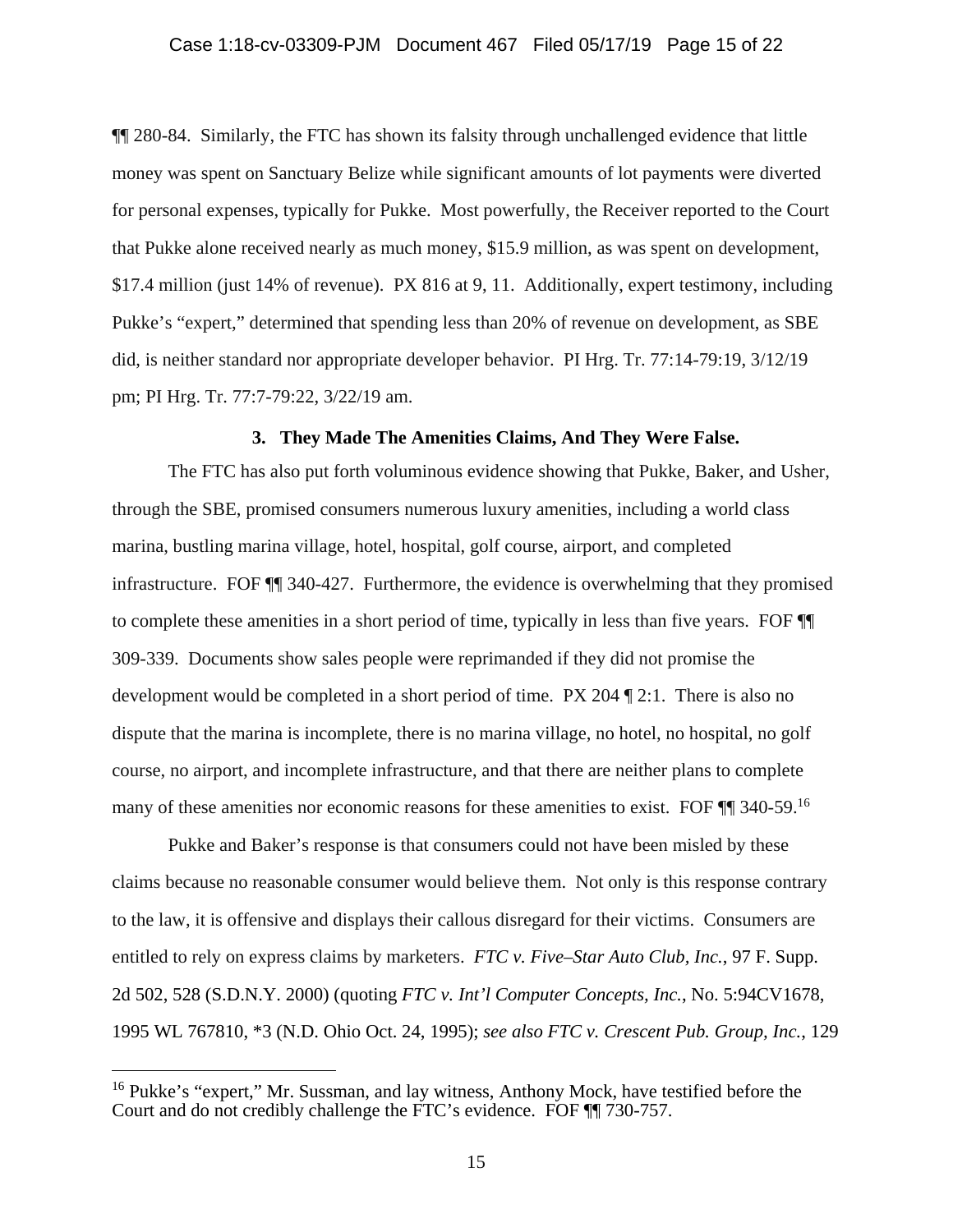F. Supp. 2d 311, 321 (S.D.N.Y. 2001); *FTC v. Alcoholism Cure Corp.*, No. 3:10-cv-266, 2011 WL 13137951, \*27 (M.D. Fla. Sept. 16, 2011) ("Reliance may be presumed when it is in response to an express claim[.]"), *aff'd sub nom. FTC v. Krotzer*, No. 12-14039-AA, 2013 WL 7860383 (11th Cir. May 3, 2013). Furthermore, they cannot defeat an express claim by saying it defies common sense. Notably, in *FTC v. Tashman*, 318 F.3d 1273 (11th Cir. 2003), the Eleventh Circuit addressed just such an argument and reversed the district court for concluding that consumers could not have been deceived by the defendants' express claims because they should have had some "walking around common sense." *Id.* at 1278. The Eleventh Circuit strongly disagreed, ruling that there is no "'extravagant claim' defense." *Id.* at 1277. The law is clear: marketers must live up to their claims.

## **4. They Made the Appreciation and Resale Claims, And They Were False.**

 Again, Pukke and Baker blithely assert that this claim was not made, while the undisputed evidence shows the contrary. Consumers were told, repeatedly, that that their lots would appreciate and that they would be able to resell them. FOF  $\P$  428-44 (appreciation), 445-60 (resale market). As shown by the same evidence, consumers could do nothing of the sort. FOF ¶¶ 435-40 (no appreciation), 450-55 (no resale market). Neither Pukke nor Baker have provided the Court with evidence showing consumers were able to resell lots, let alone for amounts greater than they paid.<sup>17</sup> Instead, Pukke and Baker argue that the lots in fact appreciated, either through evidence of the increasing prices that *SBE* was selling lots for, or Mr. Sussman's unfounded valuation of Sanctuary Belize lots. Dealing with the first assertion, SBE's sales are not relevant to this claim at all. Consumers were promised *they* would realize the appreciation through resales. It is of no import, or consolation, to them that SBE may be able to sell similar lots for significant sums if consumers cannot do so themselves. Similarly, although Mr. Sussman valued the lots at \$800,000/acre, he admitted that this was not a price a consumer

 $17$  At most, they offer one example of a single consumer that may have been able to sell lots for a profit. But, as Baker testified, "there wasn't a lot of people who originally first bought who then flipped for a profit like her." Baker Depo., 2/19/19, at 344:22-344:24.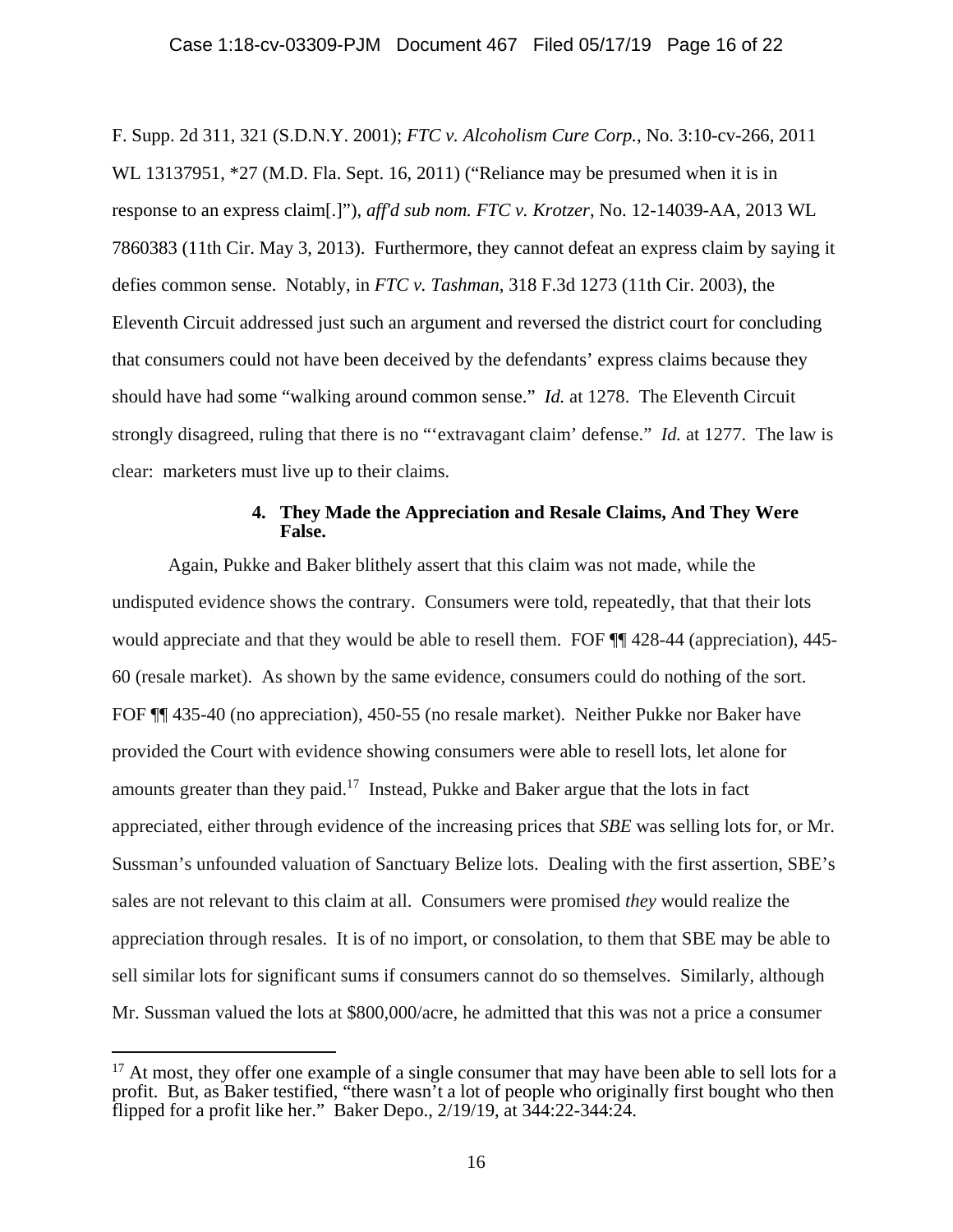could have actually realized through a sale prior to the FTC's lawsuit. PI Hrg. Tr. 102:5-18, 3/22/19 am. Again, this valuation has no meaning if consumers could not realize it through an actual sale.18

 Since the hearing, the FTC has uncovered additional evidence supporting liability against Pukke and Baker. For instance, in a series of emails from 2017, consumers complain to Pukke and Baker about being unable to resell lots. As the owners recount: "selling owners on investment lots has been a major element in sales presentations for years." Kaufman Declaration Att. 3. While not necessary for the Court to hold Pukke and Baker in contempt, the email provides further support for the proposition that Pukke, Baker, and the rest of SBE were thwarting consumers' efforts to resell lots and were otherwise aware that consumers were having great difficult selling lots. *Id.*

### **5. They Misled Consumers About Pukke's Involvement.**

 Neither Pukke nor Baker even respond to extensive proof that they lied to consumers about Pukke's involvement. Nonetheless, the evidence is extensive, and undisputed. FOF ¶¶ 461-527. As detailed in the FOF, Pukke hid his involvement, including using aliases such as Marc Romeo and Andy Storm. Furthermore, Baker knew Pukke was hiding his involvement. In fact, Baker helped Pukke hide by holding Pukke's shares in the development in his name. *See, e.g.,* PI Hrg. Tr. 27:13-18, 3/13/19 pm (Baker explaining he held Pukke's shares).

 Although that evidence is sufficient, since the preliminary injunction hearing the FTC has uncovered emails in which Baker affirmatively misled the public as to Pukke's involvement. In 2017, the Wall Street Journal published a negative article regarding Sanctuary Belize, including recounting allegations that Pukke had been hiding his ownership over the development. *See* PX 811. In response, Pukke, Baker, and other SBE principals coordinated a response to the article's

 $18$  Furthermore, Mr. Sussman's valuation is not credible. As he admitted on cross examination, he did not follow standard real estate appraisal practices when valuing the land. PI Hrg. Tr. 84:22 to 86:17, 3/22/19 am; *id.* at 87:13 to 88:24 (admitting that one should look at comparable properties but that he did not do so and, furthermore, was unaware of any particular consumer who had sold a lot for a profit). He also admitted that he relied on listing prices rather than actual sales prices when creating his valuation. PI Hrg. Tr. 82:11 to 84: $17$ ,  $3/22/19$  am.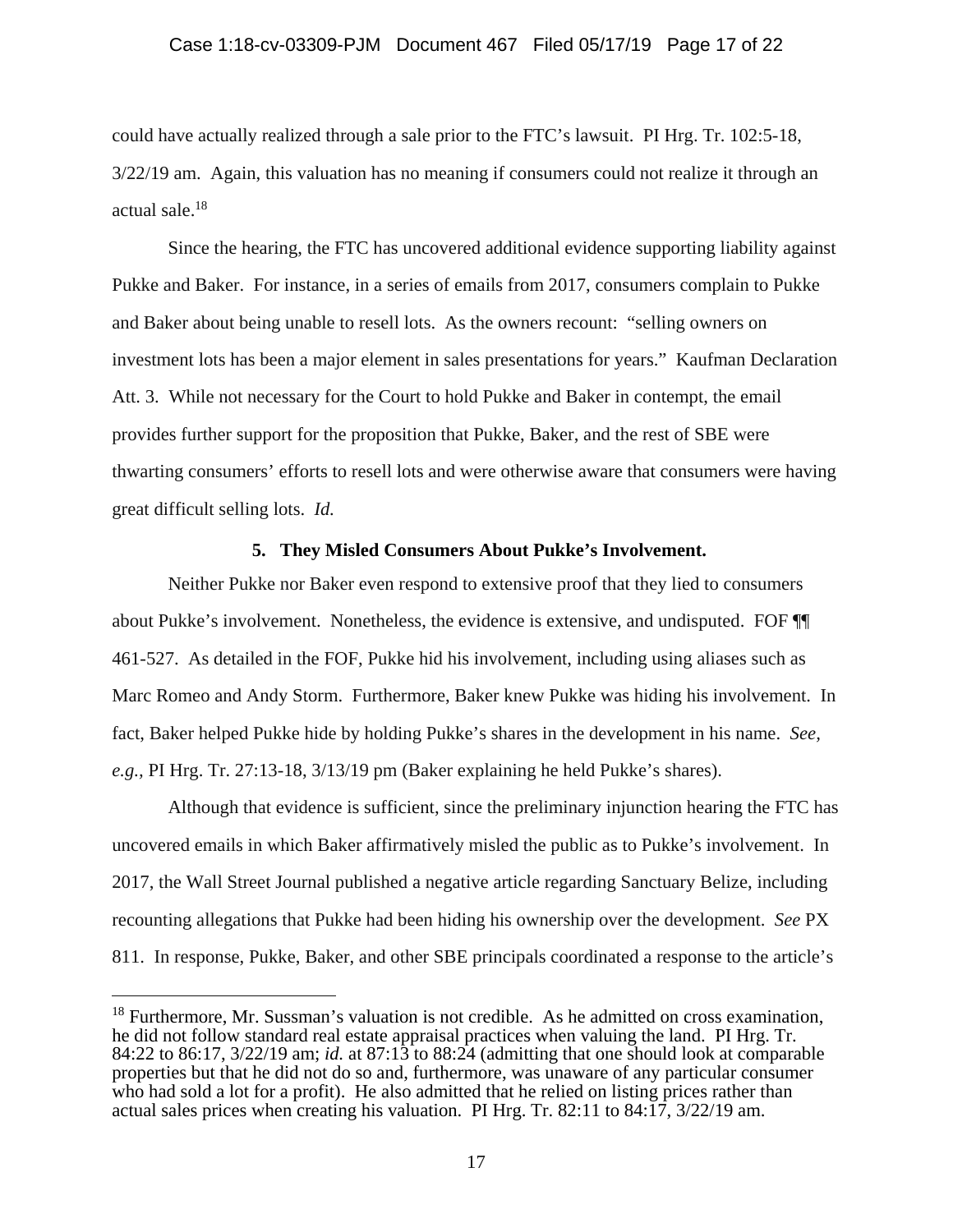author. The emails show that Pukke had final approval and that Baker was to send the response to the article's author. Even though Baker has testified before this Court that Pukke was in fact an owner of the development, and the documentary evidence confirms Pukke's control, Baker agreed to send an email stating: "Mr. Pukke was a paid employee of the third party company that handles our sales and marketing, period! He is neither an owner, shareholder or director of any of the development companies, nor the marketing and sales companies involved with Sanctuary Belize." Kaufman Declaration Atts. 4-5. There can be no dispute that SBE was hiding Pukke's involvement, or that Pukke and Baker were party to this aspect of the fraud.

## **6. Pukke and Baker's Witnesses Cannot Change the Result.**

 To the extent any of these allegations have been countered, it has been through conclusory declarations. However, uncorroborated, conclusory declarations should be given no weight. *Simard v. Unify, Inc.*, No. 1:15CV1649(JCC/TCB), 2016 WL 3854451, at \*5 (E.D. Va. July 15, 2016), *aff'd*, 688 F. App'x 228 (4th Cir. 2017) ("Where assertions made by affidavits or declarations prepared for the motion for summary judgment are conclusory or conflict with prior statements or deposition testimony, the affidavit or declaration is insufficient to create a genuine issue of material fact.") (citing *Barwick v. Celotex Corp.*, 736 F.2d 946, 959 (4th Cir. 1984)). This is so because these conclusory declarations cannot change the existence of the *voluminous documentary evidence* showing the relevant claims were made and that they were false, as detailed in the FTC's FOF.

 Additionally, Pukke and Baker's live witnesses, Michael Curley and Simon Nathan, showed how unreliable these declarations are. In contrast to the FTC's witnesses, neither Mr. Curley nor Mr. Nathan provided any documentary evidence to substantiate their testimony. Notably, Mr. Nathan testified that he did not participate in any of the sales phone calls before visiting Sanctuary Belize (his wife did), and that he does not know what may have been said during those sales calls. PI Hrg. Tr. 33:23 to 34:8, 3/22/19 pm. Although Mr. Nathan recalled there being printed sales materials, he did not have any of those materials with him, or recall what they included. PI Hrg. 35:20-22. But, when presented with examples of sales materials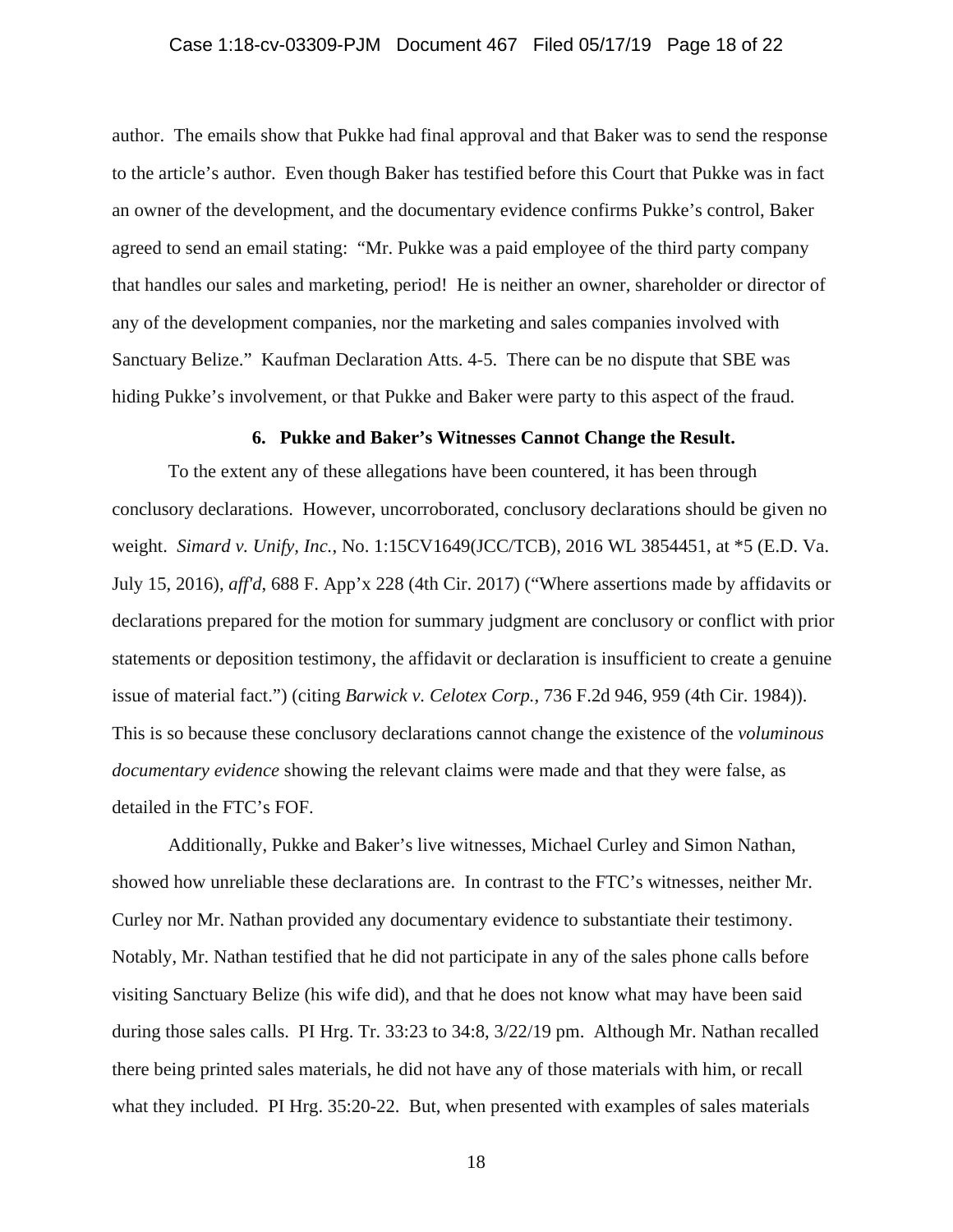containing representations of luxurious amenities that other consumers testified to receiving, he stated that he "recall[ed] seeing [] document[s] like" them. PI Hrg. Tr. 36:25 to 37:8, 3/22/19 pm. When confronted with specific claims about the development that contradicted his prior testimony, Mr. Nathan attempted to explain "it wasn't something of particular interest; therefore, I wasn't concentrating on it." PI Hrg. Tr. 38:23-25, 3/22/19 pm. Notably, Mr. Nathan did admit that he was promised a commercial Marina Village, including a hotel. PI Hrg. Tr. 39:3 to 40:11, 3/22/19 pm. Mr. Nathan also admitted that he bought two lots based on the claim that the lots would appreciate in value such that he could sell one lot and use the profit to build on the other. PI Hrg. Tr. 42:13-24, 3/22/19 pm. Furthermore, having heard live testimony from both the FTC's witnesses and Pukke and Baker's witnesses, the Court is entitled to make credibility determinations to the extent Curley and Nathan's testimony conflicts with that of the FTC's witnesses and the other evidence before the Court.

### **D. Both Pukke and Baker Had Knowledge of Their Violations.**

 Not only did they violate the Final Order, they did so with "knowledge (at least constructive knowledge) of such violations." *Schwartz*, 261 F. Supp. 3d at 612 (citing *Ashcraft v. Conoco, Inc.*, 218 F.3d 288, 301 (4th Cir. 2000)). As with FTC Act violations, this does not require "[w]illfulness." *Schwartz*, 261 F. Supp. 3d at 612-13 (quoting *Redner's Markets, Inc. v. Joppatown G.P. Ltd. Pship*, 608 Fed. Appx. 130, 131 (4th Cir. 2015)). It is enough to show that they had knowledge of violative conduct, which both plainly did given their control over and direct participation in the conduct. Again, this is very similar to FTC Act jurisprudence, under which knowledge can be shown by the degree of participation in the conduct. *FTC v. Affordable Media*, 179 F.3d 1228 (9th Cir. 1999) (dismissing claims by principals that they had done due diligence to determine the lawfulness of the conduct, reasoning: "The extent of an individual's involvement in a fraudulent scheme alone is sufficient to establish the requisite knowledge for personal restitutionary liability.").

 Furthermore, as the FTC has detailed in its FOF, significant evidence shows that they knew that their conduct was fraudulent or otherwise had knowledge of complaints of deceptive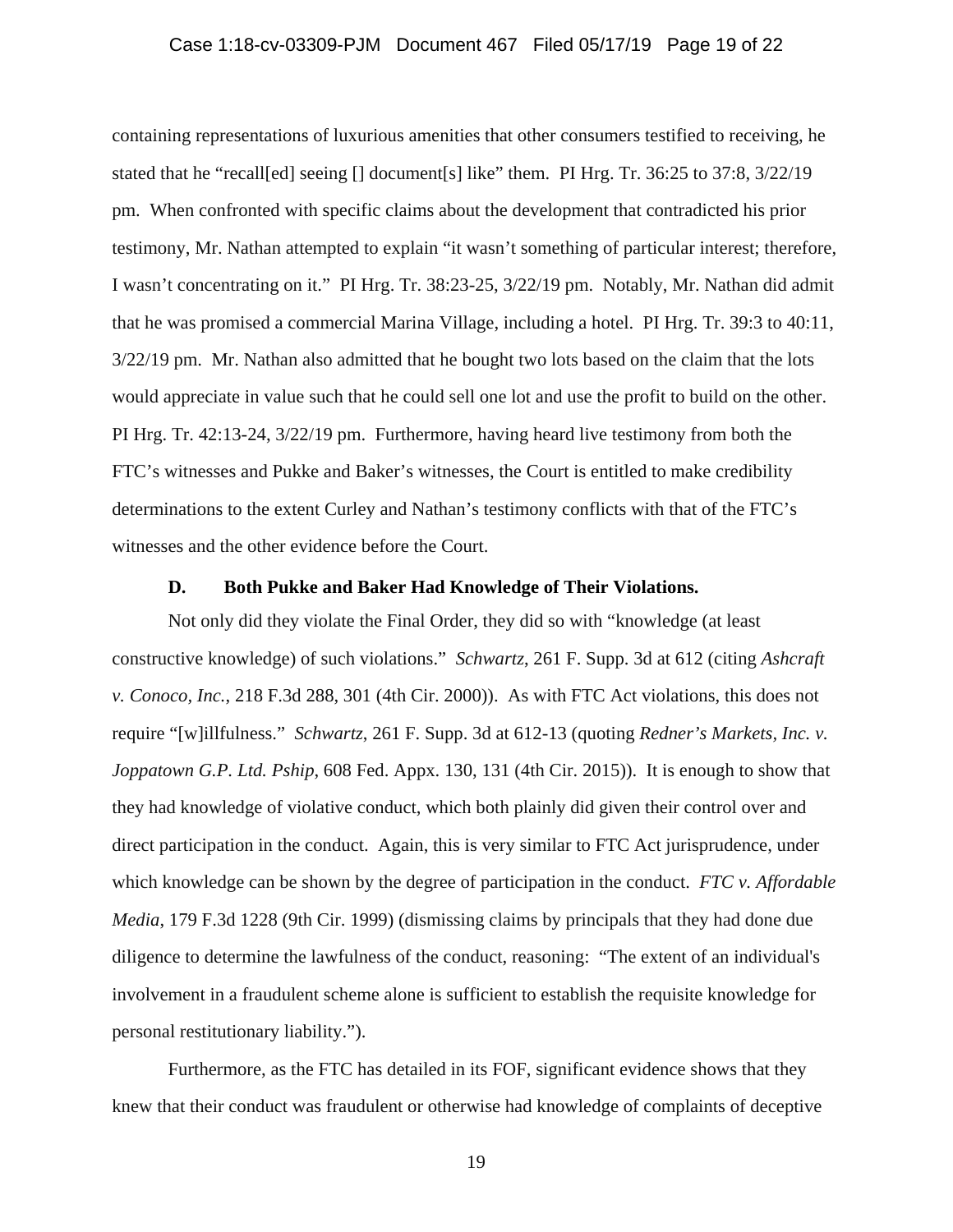## Case 1:18-cv-03309-PJM Document 467 Filed 05/17/19 Page 20 of 22

conduct. FOF ¶¶ 550-58 (Pukke) & 605-23 (Baker). Notably Baker gave presentations in which he admitted the "no debt" model touted to consumers was not viable (DX-AP-344), had significant knowledge that Pukke was unlawfully siphoning funds from the development, knew that there were not current plans to complete Sanctuary Belize as promised, and actively assisted Pukke in hiding his role through the alias Marc Romeo. Additionally, Baker took part in an effort to scrub Internet searches of negative articles accusing SBE of fraud. PI Hrg Tr. 90:8- 92:9, 3/15/19 am (describing relationship with Lark Gould, a woman hired to eliminate negative online articles from search results); DX-AP-343 (email correspondence regarding efforts). Although Baker has minimized this activity in his recent court filings, the Court can take comfort that his protestations are baseless and nothing more than further evidence of Baker's lack of credibility given that the FTC has uncovered numerous additional documents showing Baker's deep involvement in this effort. Kaufman Declaration Atts. 16-29.

 For his part, Pukke, as the head of sales, directed sales people to make the violative claims, and thus knew precisely what claims were being made, while taking steps to hide his own involvement. *United States v. Burgos*, 94 F.3d 849, 872 (4th Cir. 1996) (use of alias relevant to proving guilt); *United States v. King*, 577 Fed. Appx. 701, 704 (9th Cir. 2014) (intentional concealment of identity is relevant to guilty knowledge); *United States v. Birges*, 723 F.2d 666, 672 (9th Cir. 1984) (same). The FTC details evidence showing his knowledge in the FOF. FOF  $\P$  550-57. Furthermore, Pukke pled the 5<sup>th</sup> when questioned about his knowledge of the deceptive conduct, therefore determining that his truthful answers would tend to incriminate him. PI Hrg. Tr. 100:3 to 112:6, 3/22/19 pm (Pukke taking the 5th as to whether (1) marketers made the claims alleged herein, (2) marketers made those claims at Pukke's direction, and (3) Pukke knew the claims were false at the times they were made). The FTC is entitled to adverse inferences.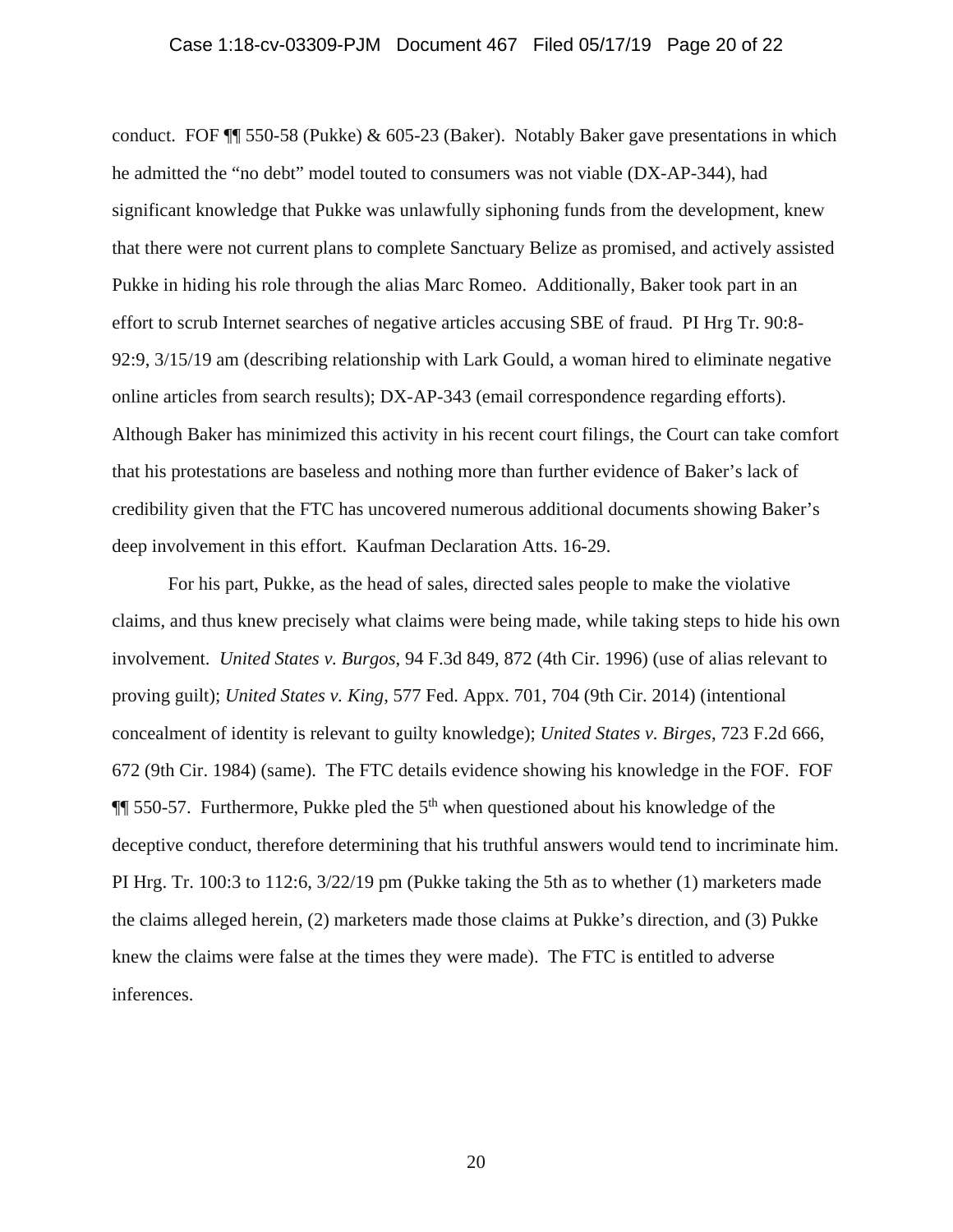# **IV. PUKKE IS LIABLE FOR IMPROPERLY REPAYING A LOAN TO JOHN VIPULIS.**

 Pukke has not challenged the FTC's evidence that he improperly repaid the loan to John Vipulis from SBE funds. Although the FTC has received some payment from John Vipulis, the motion is not moot. Vipulis himself agreed that if the FTC determines that he was paid more than he has turned over, the FTC may pursue him for those extra monies. DE 326. The same must also be true as to Pukke. A finding of contempt based on the unchallenged evidence will simplify any such later process if it turns out that the FTC is owed additional payment.

# **V. CONCLUSION**

The motions are ripe and Pukke, Baker, and Usher are liable for civil contempt, having violated the Court's orders by conspiring to withhold the Sanctuary Parcel from the *AmeriDebt*  Receiver and selling Sanctuary Belize lots based on misrepresentations. Pukke is also liable for civil contempt for repaying a loan to Vipulis, in violation of this Court's order. Pukke, Baker, and Usher should, therefore, be ordered to turnover the Sanctuary Parcel to the Receiver and compensate consumers for their deceptive conduct. Pukke should also be held in contempt and ordered to pay any outstanding funds he improperly paid to Vipulis.

Dated: May 17, 2019 Respectfully Submitted,

\_\_*/s/ Benjamin J. Theisman*\_\_\_\_\_\_\_\_\_\_\_\_\_\_\_\_

Jonathan Cohen (jcohen2@ftc.gov) Benjamin Theisman (btheisman@ftc.gov) Amanda B. Kostner (akostner@ftc.gov) Khouryanna DiPrima (kdiprima@ftc.gov) Federal Trade Commission 600 Pennsylvania Ave., N.W., CC-9528 Washington, DC 20580 202-326-2551 (Cohen); -2223 (Theisman); -2880 (Kostner); -2029 (DiPrima); -3197 (facsimile)